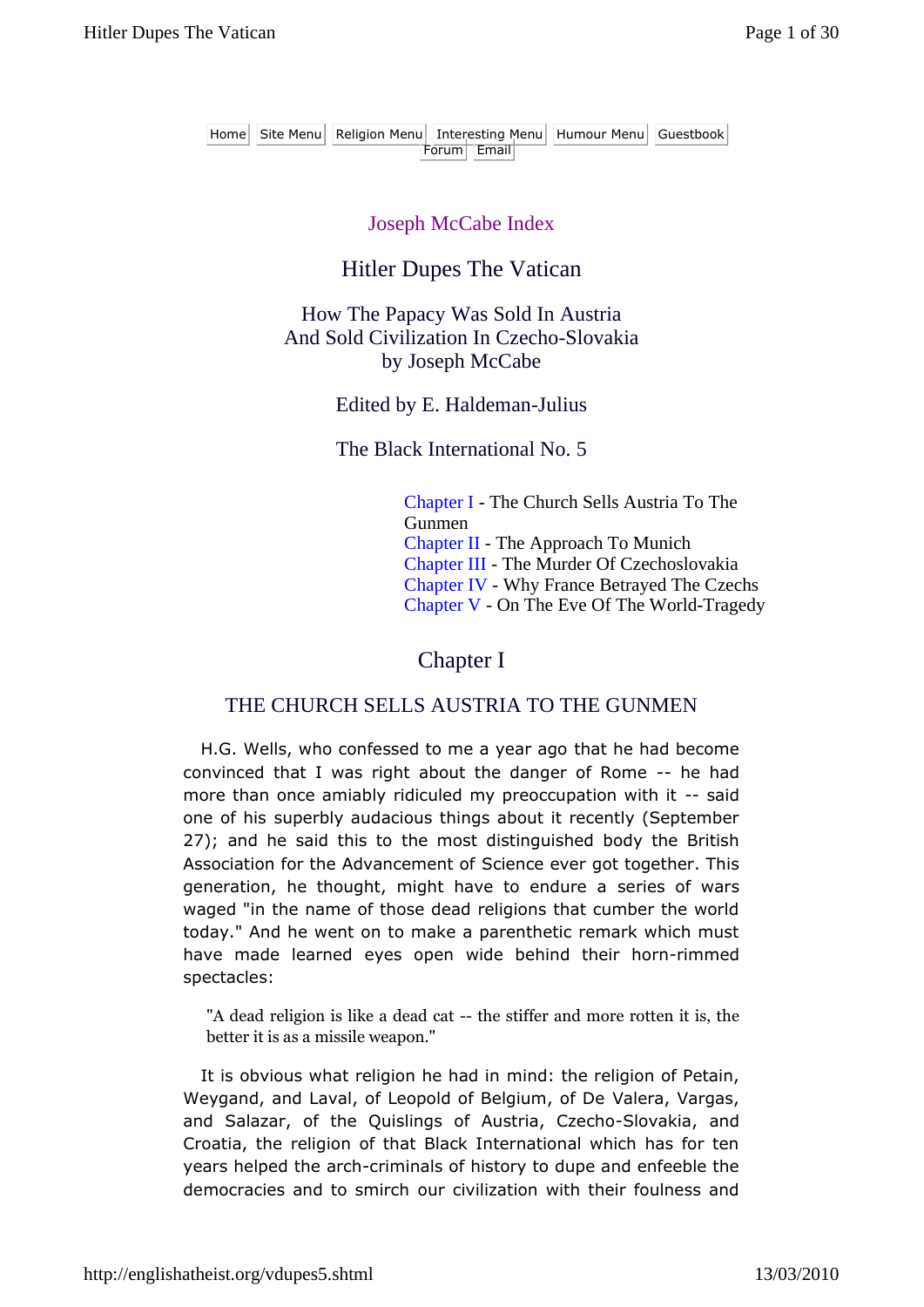brutality. In the day of remonkurs mission that in the dock with the other murderers.

In these little boporlespalre the indictment and furnish the evidence. In the early stagebarapttiboins of civilization the four masters of crimaty, Germany, Japdnthe Black International, which we may justly personify in the present I Pace-IPiius-- were isolated, like crooks working in different quarters of a age city. Japan was brooding over an old plan t exploit Asia which had a b when Mussolini was a ragged little country lad sweeping the is floot heafs saloon, and Hitler was begging nickels of hisdds una behand father in the sticks. The delicate Japanese nost quisvew roeud dathave sight of them.

Even in $922$  when the industrialisd  $\frac{1}{3}$  and  $\frac{1}{3}$  of Italy raised Mussolini, for their own purposeas amdist to the mussolini, to the position of a prince, Japan turned down thte heovertures of Vatican. Seven years later etyheed shaap prese statesmen saw the Papampake Mussolini's tottering throne safe- and win world recognition of it for him formal alliance, and they now turned to the Vatican and askedora to onsideration ander the same service to themselves, which it leting impressed by the value of this holy alliance, sought these stast man spiritual of the Black International and got it.

So the plot, usinighterreational organization of the Roman Church to lull suspicion count hear, was unified and took on cosmic proportions. Germany, Italywearedtolamuale and exploit the earth. The heotheought would be turneiversal chaplain, with the plan in reserve, of a League of Catholic p strong enough to cheek any trickery of Hitler. That will be history oran epitaphin a few years. I differ from Wells about those "wars of religitch re" future. If this generation which he and I will soon quit demasimout ate the Black International when this war is over it will dgeesyebuatllihave faith in it.

In earlier books I described the eimas indicuys moves in this collegial plot. Under the noses of the hichemocracies, actually applauded year by year except, for a time, in the ca Manchuria and Aby 200,000,000 k were brought under what is policalyed the authoritarian regime and added to the 200,000,000 Germanyalyand Japan . . . Wait a bit, you protest. Where do you get these figurre \$36 on rock our in attention to this remarkable development. I neuend say only: ac the populations of the stolen provinces of China, of Fascist America, f Austria, Abyssinia, etc., and then find out why yo oracles did not waimm1 936 Gor1937

I have shown that the Black Internationalaptiayeed a very and important part in this preparation for the launching of th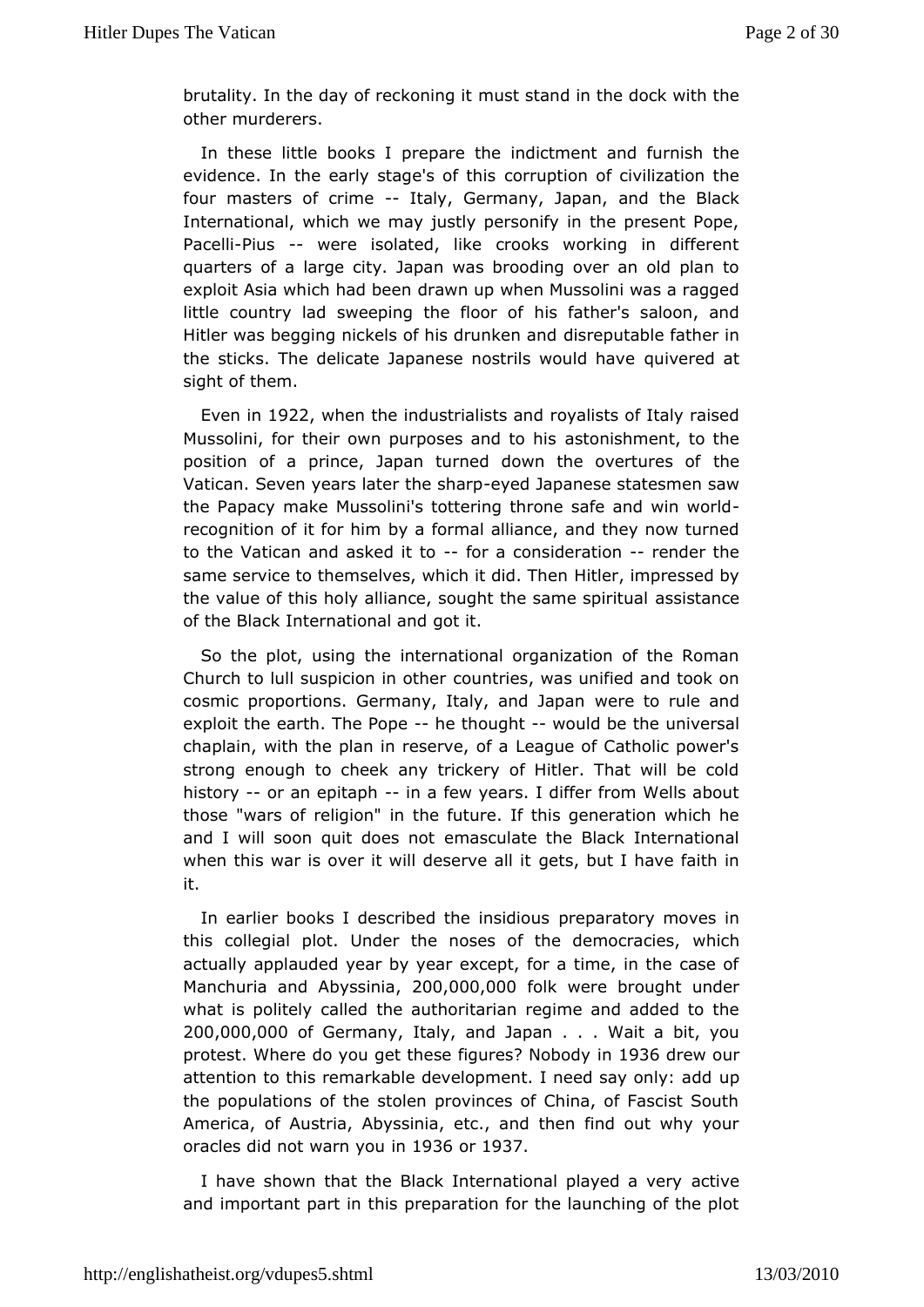in 1939 Can anybody even profess to doubt the value of th assistance it gadwes timo ying democracy in Austria, Spain, and Spanish America and supporting x at theon of China and Abyssinia? To this you must add its helum ginarke Epined and Poland Fascist, in recommending Fascism (politely calle corporative state) in a solemn Papal Encyclical (Quadrage Anno1931) to theentire Catholic world, in working on Catholic sentiment in France, BB ridaim, Holland, and America, and in sustaining the hatred of Russidat We to the rese points.

By 1938 the Axis on which Europe was tbirmun was constructed and ready to operate. Italy was to have Europe : of the anube, and an African empire. Germany to have all no of that rivenssolini, the Napoleon of the South, little dreaming that by1941 he would be old soldier on crutches begging coppers from Hitler, was blemdphatic estatement in Mein Kampf that there is no room in Europepfcowe truso Tghreat rest of the world was still dreaming its dream of the benev and beneficent destruction of Socialism everywhere by the apostles of ordedrisacripline. So Hitler made a bolder move: one that might provoke, and ho aungeht to voked, war.

He needed Austria and SC oveachion, Hungary the as pilmot and very loyal to the Vatican; and in any case Pacelli was to in1938 $W$ ith the control of  $\mathcal{L}_{\mathbf{w}}$  alovakia and Hungary the conquest the Balkans was assured, the broad road to Turke and the East was opethe abdockade by the British fleet, on which smanlinded Britists antersmermelied, was deprived of its sting. The first step was to get AuDsaniuabendant dein this the Black International was very useful.

In the summoed 1938 I discussed this annexation of Austria with an important German pNeaded efirst that there was no annexation. It was an "adherence" (AtmeschGessm) anof people of Austria to their natural national unit.

The facilwith which America accepted this plea is dangerous Germans will rasite enigly at the settlemenue into recently a German Socialist refuge coninistisite donversation with me and it is ominous that British statreasmmenthree Aeurstrians amongst the peoples they are going to liberadbieHowever, the interest here is an incidental remark that my Nazi friend m "If," heeaid, "you had gone to war over Austria, you would ha found that we Germand nsot enough petrol at the time to last more than ten days." Heimwas teamt industrialist, intimate with some of the leaders, and  $\phi$  tewas stover that he was convinced of this.

How much the Vatican haw titho to hote criminal failure of France and Britain to begin arming llaotwiomgcethat they were not in a position to fight in 1t \$188-spamiddgraowling nearer to Russia we cannot say, but do not for a moment ima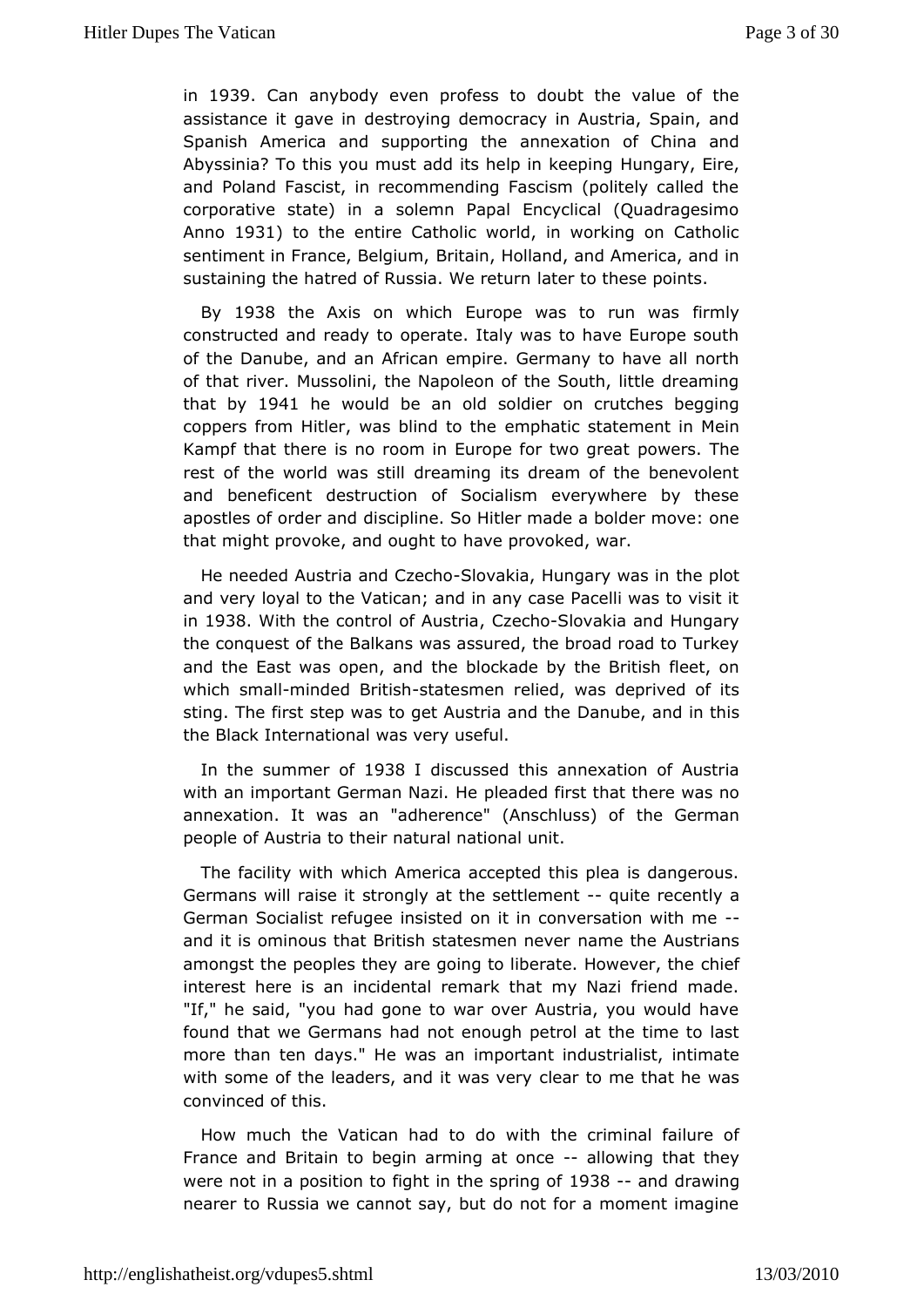thathere I raise a wild and groundles in 1594, 357 paision responsion to the substance of the studies of the studies of the studies of the studies of the studies of the studies of the studies of the studies of the studies shall see la tacelli had visited the rifirst Papal Legate to do so since the Naalphod eonand on New YeDaarys 1938 Paris had the piquant spectwolle sole fractive of the Pope decorating and kissing its freethinking there Ministernal. There was much besides this, but we will deal with the w question of the corruption of France in a later book.

We are here sniontply dealing with the overt action of the Vatican, which as in the Abcyasseinoith and the Italian Church, often finds it convenient to act to act the local hieraschy and itself remain silent. We are studying the share of the B International in the dewboat dement and tragedy. As far as Pace-IPPilus issoncerned it is enough that he persisted in his attempts to conciliatandinever said a word of the mildest censure of Germany's action ink**Ae w**that Holeussolini had agreed to it as part of the general planCh **Budhthat** the Austria enthusiastically supported Hitler is not disputed, a section of the Church was more docile to the Vatican. We shall in a momethte trickery by which it was represented in Americ that the Austrian *Qbusdhindependently* of the Vatican.

The way had been prepared, withes a Cuh, u boyh poisoning what the Annual Register calls "the Sobooga"Histtlewatch would certainly not have hand ear whal Akustria if the Social Democrats, who firmly held Vienna and Linz and had hundred thousands foflowers in the country, had still been strong i 1988.

The CathoCihcancellor, Schusdhnigg, was himself vigorously opposed to annexation, aimderiesiting to speculate what would have been the effect of a@z**app&bd**vtakia, with its magnificent Skoda arsenal close at hanton, e Russia, and Socialists and Radicals of France were there. The Church destroying them, destroyed this early chance of defeating the worlout. It had kille Sothalist leaders, had put tens of thousands of the more spirited Saot iaalmsthand drilled the country into docility to itself.

For Austwias, as we saw, a theocrac-vulaed psiteaste as not even Poland owaEsireDollfuss, who assassinated the Socialists 19r84 after consultation Pavciethli, was promptly assassinated by the Nazis. His successor at  $Set$  htthese hnigg, Nazis and was opposed to annexation, but the last word was Cardinal Innitzer, bead of the Austrian Church; and he had support in Chaetholic government of in Seconsts who was a Catholic and a Nazi aponde pwaaned at any time to stab his leader in the back. The main fact thathownexeenthe suppression of the Socialists in 934, the men avhiotountry was prostrate at the feet of the cardinal. Socialists were wh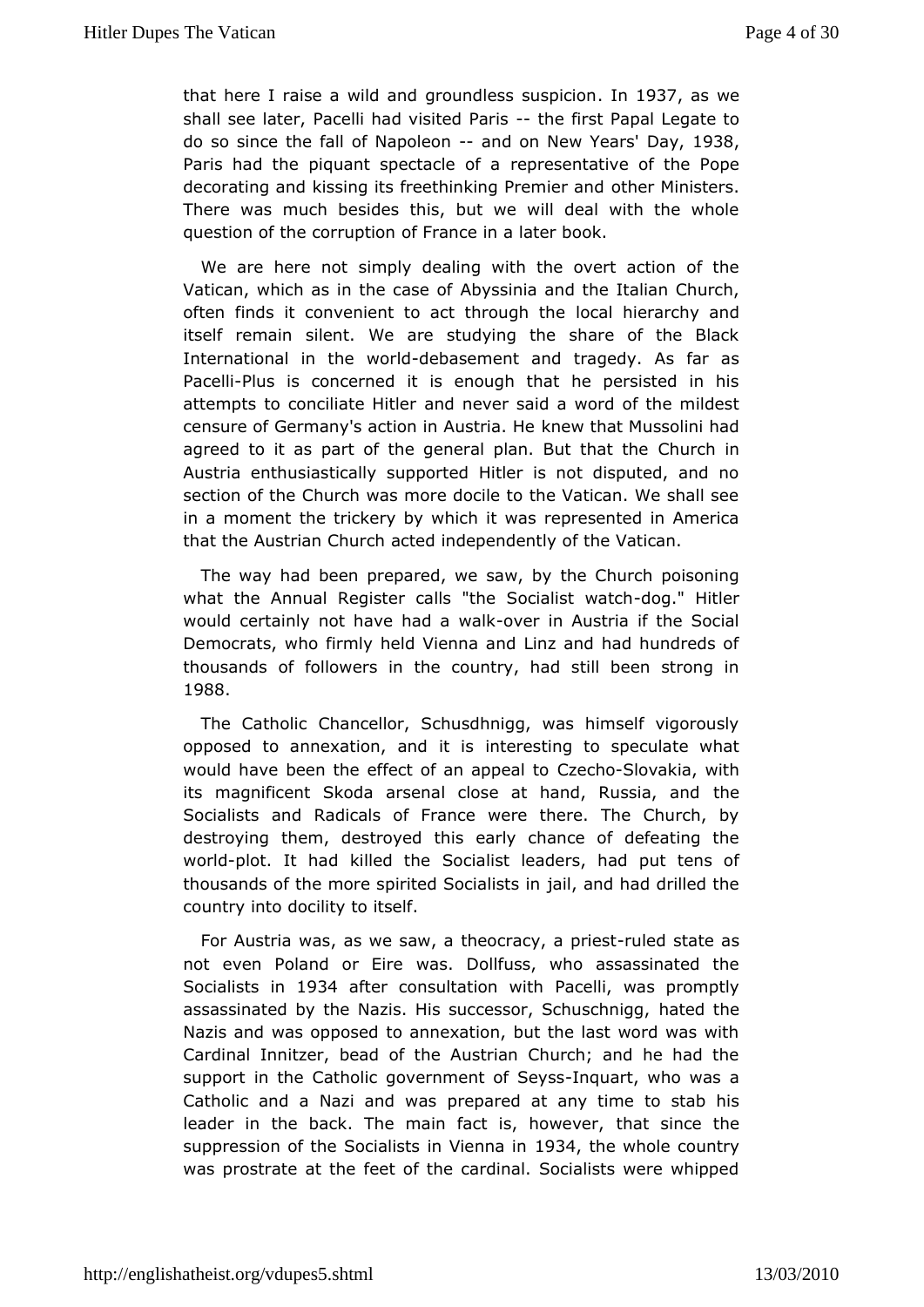intosilence and the whole scheme of education, in school  $\alpha$ press, imposed abdsood ultiey to the Church.

That there was an understanding betweentz@arainmdal Hitler, who made his usual glib promises to respect and prote Church, nobody denies. When Hitler marched into Vienna on N 13, 1938 allthe churbblls in Austria rang, and a Swastika flag waved over the anCcathedral. Two days later Innitzer had a cordial interview with Hitlercaandichatheand four of his leading bishops issued a manifesto s**Amstrians and the light** vote for Hitler in the coming plebiscite. The cardinal wrote Hitler" after his signature. It is a sufficient refutation of the that thAustrian's wanted to join Germany that Hitler angri refused to ask the by tahips lebiscite as Schuschnigg proposed.

Hitler turned the idefarine boly making it a plebiscite of the whole German nation. In thimsnitae reand his bishops concurred and ordered all-Aurset wiawnes re naolw Catholics in Church lawo support Hitler, calling him the man "whose struggle against Bolshevism and for the power, honor, and un Germanycorresponds to the voice of Divine Providence." Was a supreme Church authiothita large clerical staff really ignorant of Hitler's true plan and  $Im\omega t$  is  $p\hat{\theta}$ ke a common language, remember, and were near neighbors, amodt ttheere lewests secrecy about Hitler's plan to exploit Eurnopher, stoodnitzer the Nazi aimand it is incredible that he hidsiads snoodiation of it with "the voice of Divine Providence" was blasphemous thereligious viewpoint and loathsome from any angle.

But did Innitzerthaskeline upon instruction from or without consulting the Papal Sec $S$  betage? btf is not material for my purpose to settle this, as we are sshadeying the Black International as a whole. It happens, how exert, othat the was referred to the Vatican by Catholics of other countr probably merica, who were outraged by this gross interference politics, and inoffaa ocrorrupt and very dangerous schemer. And I quote the facts abdesutihtecal action of the Vatican from a Catholic writer, C. Rankinatterining biography of PI Bacelli  $(The Pope Sp, e1a9k4s)$ .

On Aprillst, apparently in reply to Catholic complaints of Inititzer's condutor sopublic a rebuke of a cardinal would otherwise be unprecedeanted suspeaker on the Vatican Radio censored the Austrian cardinal and erearche that that recognized "the wolf in sheep's clothing." It is clear that brought German protests, for the Vatican organ then declared the radio twaaks not official. Even the pious and rather obtus Ransom adds that "dhawasteristic of the extreme delicacy of the situation" that this demicall poudoslished but was "telephoned direct to foreign correspondemstsruboytepolersons by the Vatican to do so." He seems to be unaware of the iro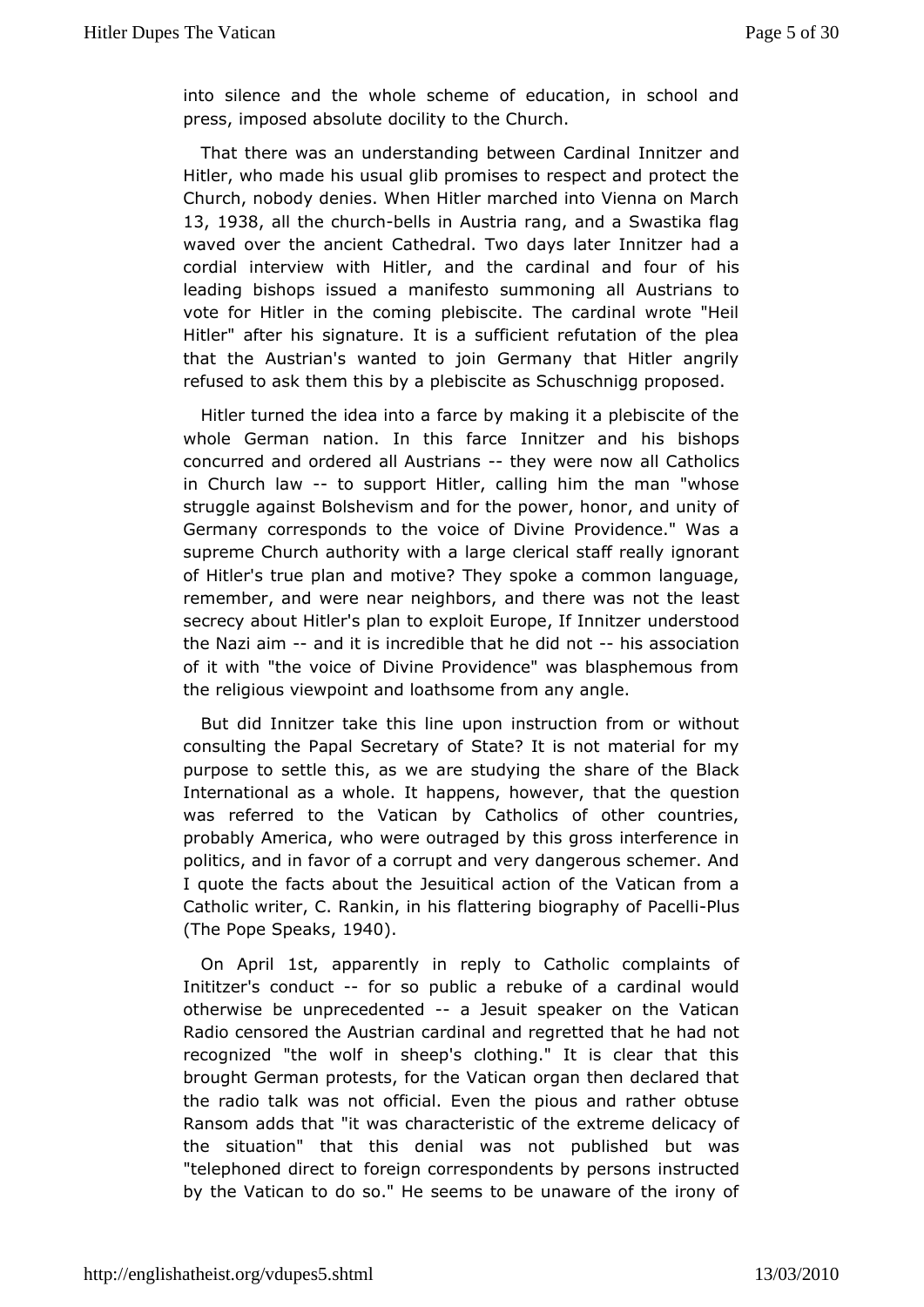hiswords. The Osservatore said that Innitzer's action was authorized: Raalid that it was opposed to Vatican policy and anonymous officialsV anticlane press bureau then said that the criticisms of Innitzer wetheonized. The cream of the joke is that all threeadio, printing pameds spress bure aue in the Pope's back yard, so to say, and woouslady naotwoolande on a matter of importance without consulting the Secretaria State. About this time some American film company put i circulation a ivmepry essive film, with most edifying and largely untruthful commentary onthweon Mathcan City. It did not point out the convenience of the ambovement.

Innitzer was invited to Rome to explain his action, and Vatican was careful not to declare that he had been censure Instead of thinse, Osservatore on 6 Apparvile a long and sympathetic account of the ceardomal's or his action. Keesing's Contemporary Archives gives Intrhinezegrist of arguments, as published in the Swiss press at the time, but is no need to consider them here. The Black International rendered a newmas dimportant service to the crooks, and the Vatican had neatly dodgendsuhe of Catholics in democratic countries.

Pacelli knew that, has we weeen several times, local Catholic hierarchies will, in their own inially result mit to anything that the Papacy does. For a year or two rMundelein had American Catholic's tehatwindtignation against the Nazis for persecuting the Church and besmirching the fragrant lives o communities aget brothers. You would expect apoplexy when the news came that the Chuscoldh Adstria to the Nazis, and given them control of the Danube, athole sponaol to their bloody ambition, yet there was only a morcanhaly cslutter. bowed to the "unauthorized" assurance that Innitzer had consulted the Vatican, and, as the world at large soon forgo Austria and resum admiitrsation of Nazi efficiency, the matter was dismissed.

One needs documentary evidence that this conspiracy between the Austrian Church Nazids twiss directed from Rome. National branches of the Church of Rtoome are bound consult the Papacy before taking action on any issue of g importancTehat is what the Secretariat of State is for. And wh the issue is oneaft the atts other countries and the international policy of the Vaticabolighedion to consult headquarters is so strong that an evasion wothin kiable. The question of joining Austria to Germany was cleachlaracttehris Such union would not only strengthen Hitler's positimompothotaantveenxytent, so that it was a most valuable opportunity for a manuscription of those for which the Vatican is always alert, but to put an addit 7,000.000 atholics under Nazi rule after what had happened the Church Gionrmany this was so serious a matter that the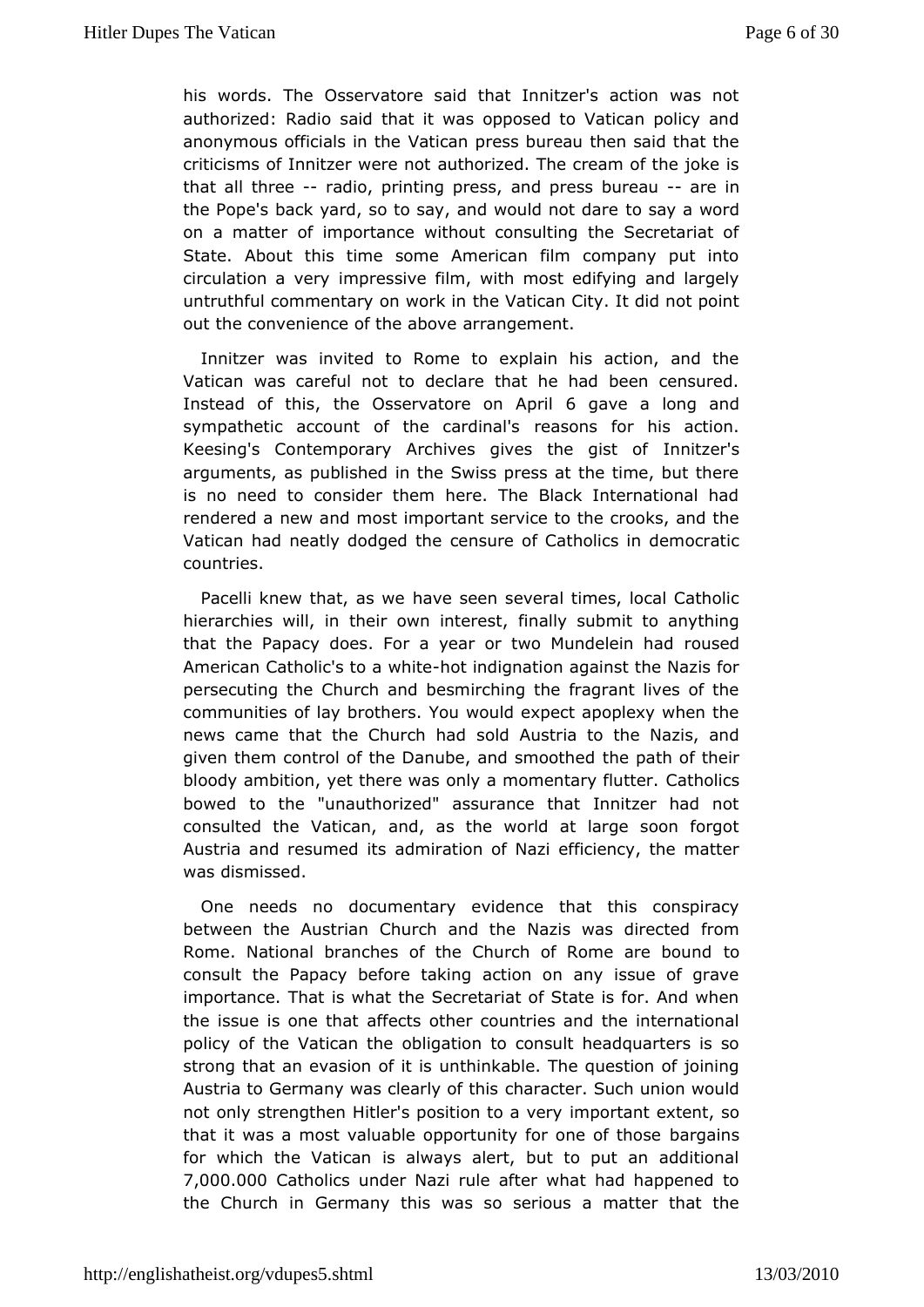suggestion that Innitzer abcitsed owem initiative may be dismissed as frankly childish.

But, while dbecurrence and lead of the Vatican is certain, th ground of its policyclean. The key to it seems to be the extraordinary persistence of tre extraor the promises of Hitler He had in 932 made in return for valuator bliece, a promise of a very favorable agreement with the Vatican. He immediately dishonored the agreement, yet Pacelli and German bishopschatinued to appeal to 19i3n6he had opened the series - of i a vice opfiests and monks which had dealt the Church a heavier and more igntominious blow yet the Vatican had, with occasional mild complaints ab persecution and pagames mer about crime and brutality until Catholi Poland was threatened with extermeim athoend friendly. We shall sæte the abpening of the great war he had made new promises to the Chursh, ald nid not ethe German bishops  $i$ i 041 complain, iwh ile they still suphpion r, tet that he had not fulfilled his promises!

This persistence in tho ooken man who had plainly said years before in his book that he madmeomals loaw-- "What is Necessary is Right" is the title of a Khampt fe-risofth Meein key to this strange development. I say strangewbecause, even admit that the annexation of Austria was inevitable, we sh expect the ustrian Church to have met it with quiet dignity instead of waving Swlaagtisk aand chanting "Hell Hitler" like the treacherous scum of everthat uthitting r invaded.

Whatever Hitler promised Cardinal Inmetrzyer coinditable in interview he cheated with his usual fluency. At the momen writing this it is confidently and  $\alpha$  as donfidently denied, of coursethat Myron Taylor has taken to Washington certair terms of peace, or cneenwaippromises, which the Pope is transmitting on behalf of-libe amnoldern history. One would have thought the 4, 1 by hen the Pope had Histelem lie and cheat so brazenly for eight years, he would have ashamed ptooduce any proposals from such a source. For with three months of plee iass ant and confiding talk with Hitler the cardinal was a prison paliance is and hundreds of his priests and monks were in the hands ofgteheemedlicen the usual disgraceful chas mgies papers said 50,000 Austrians have left the church this, quand tae minit  $\theta$  ; 000 are expected quit in the next quarter." The Church in Austria was, as a rest itstrust in Hitler, disestablished and reduced to the same p condition as Cthuerch in Germany. It had helped Hitler to secure one of his bloowd betassies. It now bled.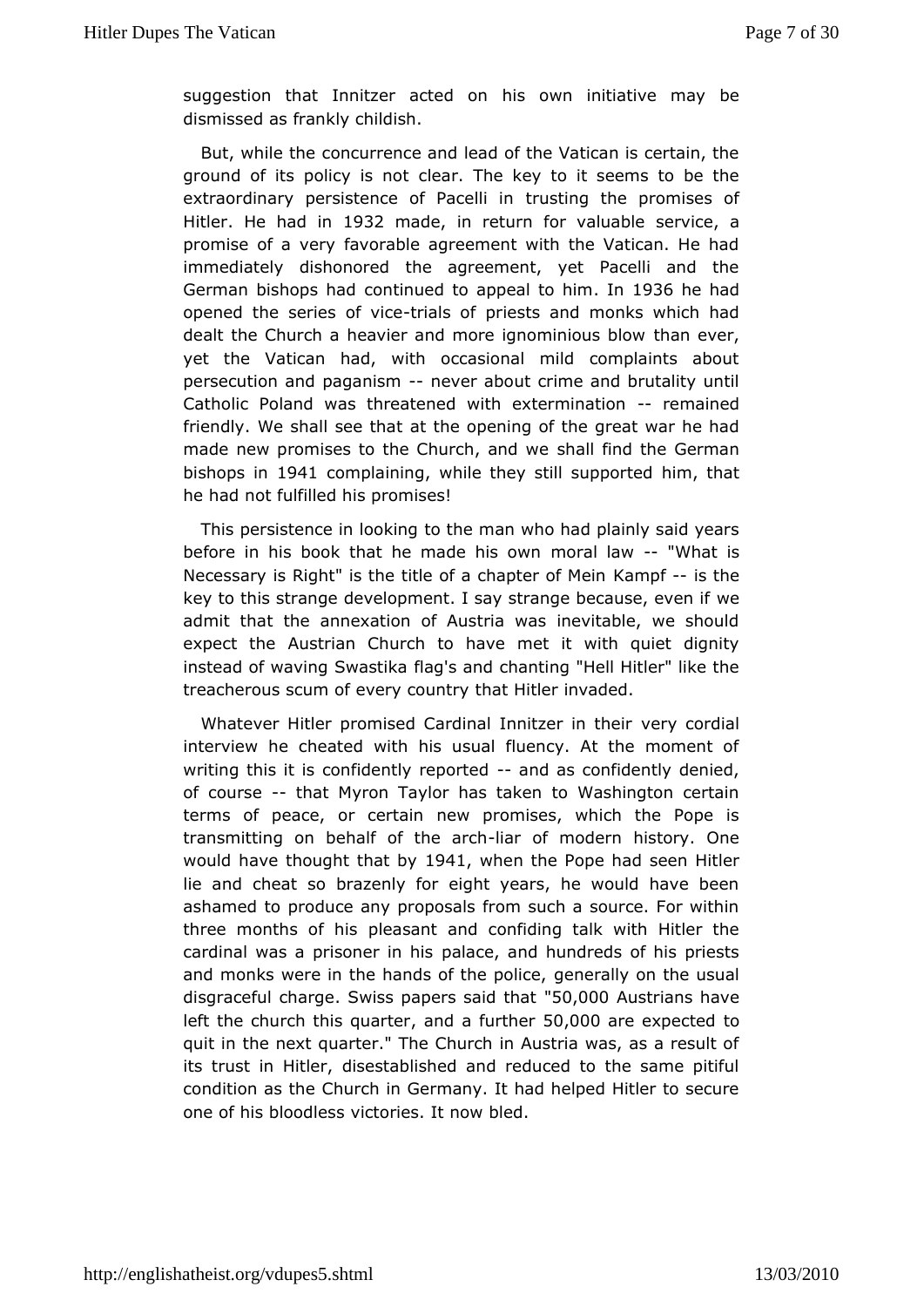# [Chapter II](http://englishatheist.org/vdupes5.shtmlChapter)

### THE APPROACH TOMUNICH

Yet the Vatican had already begun to smooth the path of Hi sordid ambition in another area of Europe: to undermine loyalty of a laage of Cze&hoovakia. In a lecture which I delivered in Lond @ B 6ilm redicted that when the conquest of Spain was completed the Nazis wo $\mathbb G$ uide ch $\mathbb S$ dho vackia. Many of my audience in those day's of inglorious inactivity childlike trust smiled, but although the country was not marke for attack Mein Kampf its fate, could easily be foreseen. Hitl original ambition ake one empire of all-Geemaking peoples, with the Ukrain**e**dfodtioannal granary, had grown mightily when he saw the cowardice the and defrolograpolies, and Czec\$bovakia stood like a second Gibralaand, a natural formidable lfaordress across the route to Russia, the Balkans and theast. It commanded the Danube, and it had within its o frontiers a very peigolle with considerable resources.

But while Hitler made brasveep ye the eNordic quality and boasted in every speech of the irresisthiebleemicinghtheof preferred to proceed wherever possible by deceit. Not Thor Tocri, the cunning, is the head of the modern German panth The world todbminated and exploited must be taken over piecemeal and by ruse, goud reupathodn. Hitler had men, and especially women, steadily corrupting in France hoer imagined that the tactless Ribbentrop, who had a stupid idea influence of the aristocracy in England, was winning or dupin country froim. In Austria he used the Church, as he had used for what it was W Smthin and he used it iSIO zakha.

The cuttiung of the Audstrblungarian Empire at Versailles had been crude and cruel, buotriigtinsatanlgein Germany and quite generally accepted in Britain and het mseudoeatenhat provinces of C-Sdowakia had then been detached from Austria andtacked on to Bohemia. Any map that was published befc 1919 will show the aster provinces are part of ancient Bohemia, which before the Catholic mines the sessaly trampled on it in the Thirty Years War was the most promsims and gerof the civilizations of Europe.

Its sturdy people were insathnt-cPlaypealy and had raised the banner of Hus before Luther was ebxohranustlendits condition it had been taken over by Austria and had been n compulsorily Catholic in the customary way.

It was still under Awhet the industrial development of the nineteenth century began and insatsup ad note slources now gave promise of wealth. The mineral resources were in mountainous fringe, nearest to Austria, which became famili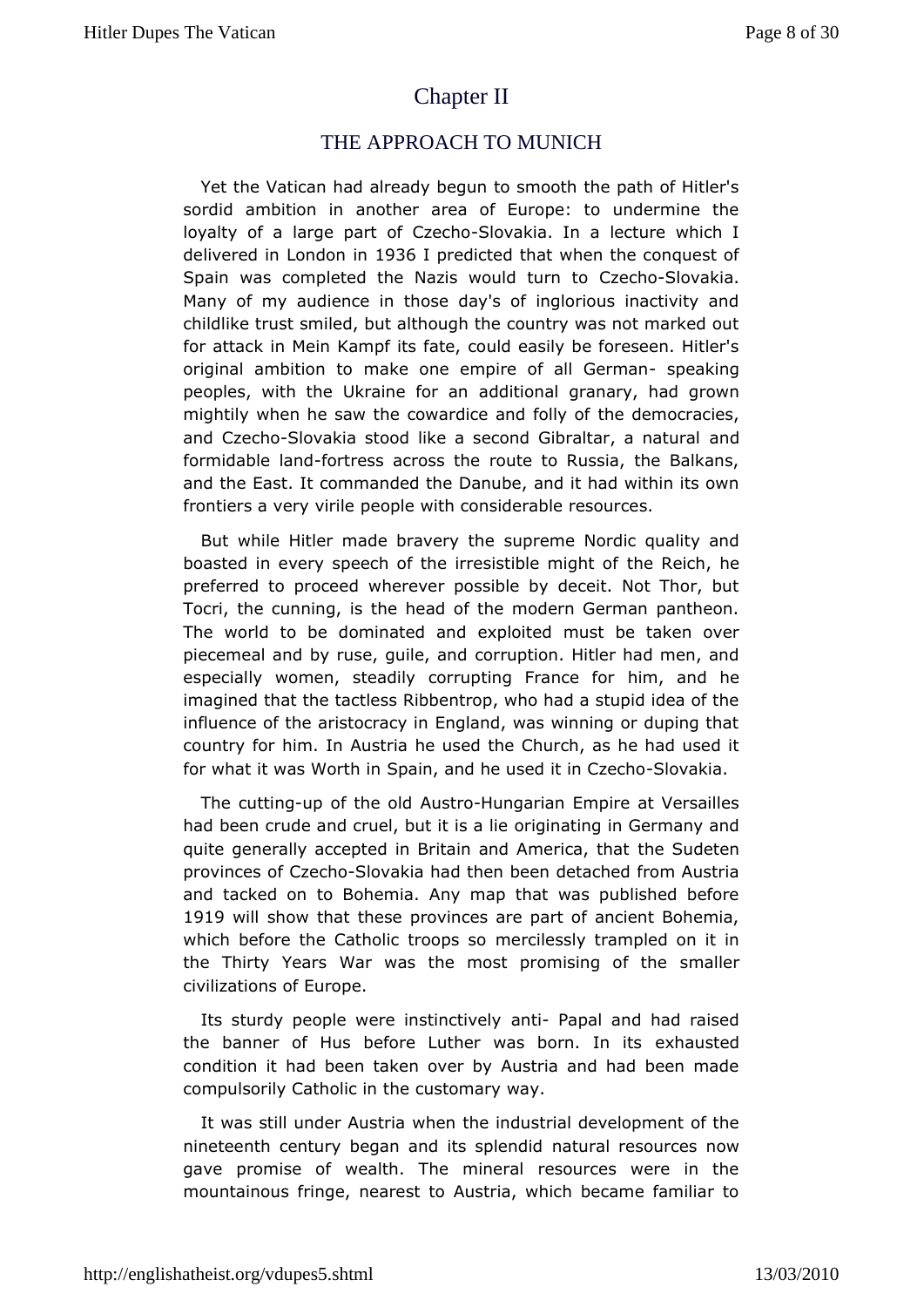us as th $\mathcal{S}$ udeten provin-ceaking their name from the mountains and Austria, domeinant power, followed the policy which England had once followed ustrian and German capital and enterprise, using Czech labor, www.enfeat.to reap the The Czechs were to remain the hewers of wood and drawers water for to Viennese capitalist. It was in this way that the bord provinces had brelded with a Gestpreaanking Catholic population.

Until Nazism begansidsous propaganda in the countries which it meant to annex these CAautshtorlians (cafnd partly German) descent had lived quite amiably with the Czechs. country as a whole was Catholic. I have pointed out how reckles propaganda of recent years has in this respect run to  $most$  absurvad  $rem$ e.

For several years our annuals and obhoeonk selfie ween ce see the World Almanac, for-isnasitdant at the population of  $Czech8$ lovakia  $150,500,000$  and then that it contains  $16,831,63$   $R$   $o$  m an  $C$  atholic  $\phi$  esides, 129, 75  $P$  rotestants 1,173,47m9 embers of other realingd&5n4s,636f no religiion Catholic statistics exhibit many miriactes bubithest. If the last figure is changed into something more than 2,000,000 - for $854,636$  sthe number of those who boldly we nost use on the -paper that they had no -reltigwiol hbe seen that Catholics  $r$ eallynumbered ab $\theta$ µ000,000 a total population of about 14,000,000 and hathese Catholics were illiterate peasants and woodcutters.

Here you wbidelgin to understand the action of the Black International in working decontructed ion of GS ecchookia. The creation of that reopublic stablishment of it, for it had already declared itself an indepen-dent Vreensuabilies was followed by internal developments which, years ead ter year, consternation at the Vatican. Bordering on Russia the countr boundo feel in a high degree the wave of Com-munist and an religious propaganida disturbed the Church everywhere, but there was an even worse dangerRomoam point of view, in  $Czech8$ lovakia.

The reaction against which in spite of its fame for the a miability of its character had ao tgitiym amencyo, roth the part of both Church and state, in Bohemia, rethmeart a bles a revolt against the .VAaltmico as at onle  $\mathcal Q$  a very large body of the priests and their people cut their connection with Rom founded mational (Catholic) Czechoslovak Church. The ver orthodox Irish Indep@Anudgeunst13, 1938 said thantearly a million people  $200$  priests left C thuere c'hin 1919 and 1920 that at the date of writing there wheraagainfupriests in Bohemia and Moravia, and that a large paptriestshe acting were of peasant extraction and of a low cultural and intelle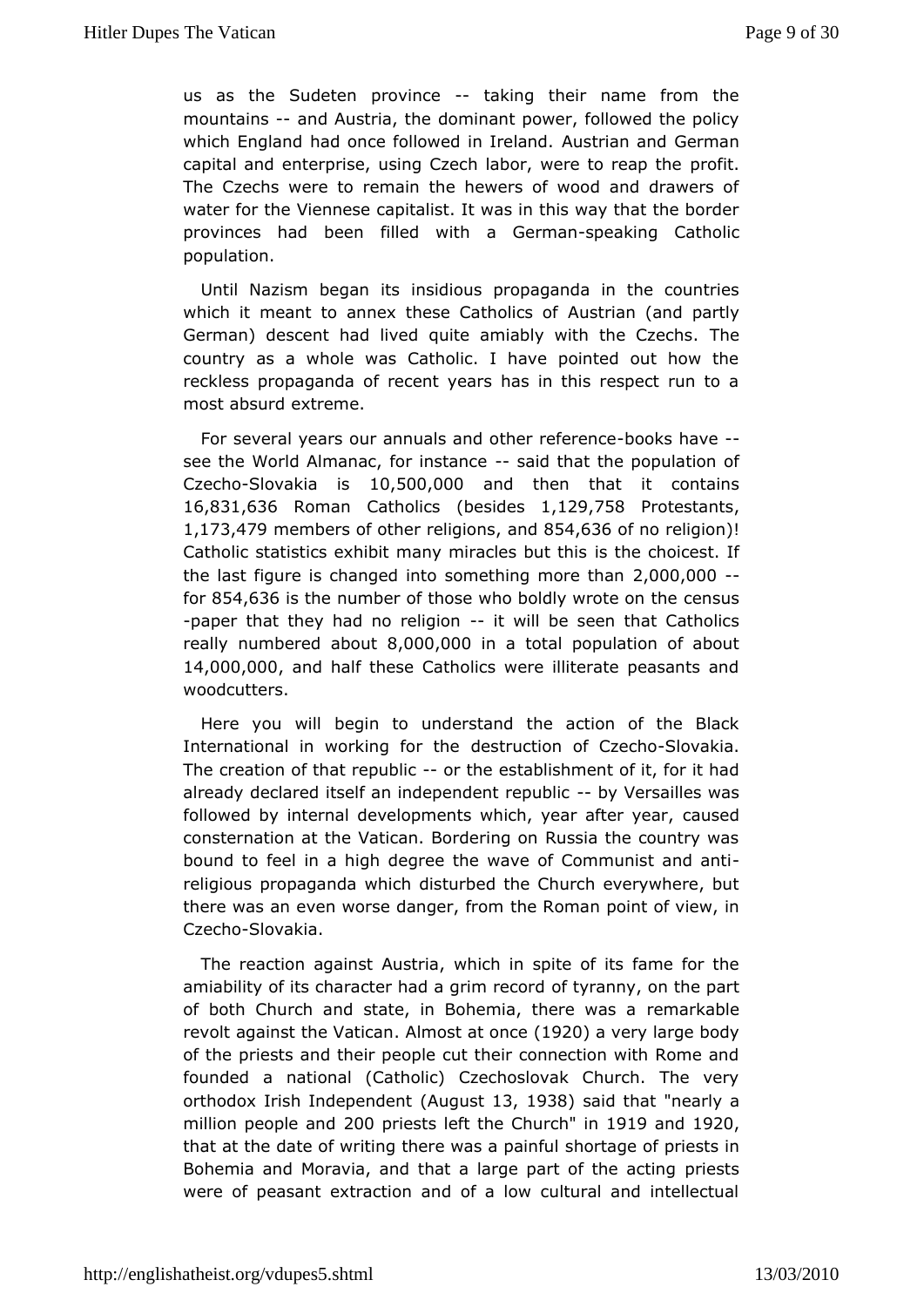quality. The leading British Catholic weekly the Tablet (organ richer abdtteeducated Catholics) went further. In its issue o Octobe3r1, 1936 it had n article on religion is InCovae kihao by a Catholic who had treacentled in it. He had asked a priest about the report of secession in estamand the pid:

"It is t,rupe tb930 nearly 900,00e0 the Church and, while about 150,000 ined the Protestant acroch @ uthioldecosx the rest are without religion."

The Roman priest stats their brethren who remained Catholic but threw off the yoke of htahtet  $M$  is the manner lies in the latter part of his statethendensuts  $980$ the National Church of  $\overline{a}$ Pratoial Catholics st $\overline{v}$ i $\overline{9}$ 13,13686 $\overline{a}$ nember shough even more declared that they had no religion. In fact, there other counitry the world in which nearly a million folk made th formal declaration cem suppaper.

This situation is the key to Papal policy aik in  $C_{\alpha}$  and  $C_{\alpha}$ as Catholic writers try to defend the Vatican by asking v interest the urch had in helping Hitler in that country, it has be thorough hyderstood. There were nearly a million Catholic who refused to recognPzoepet;heand the Vatican considers these "ichismaties" as dangerous and the eximations of The sere were more than 3,000,000 socialists and Communiculation had poll  $\frac{1}{2}$  down theset the last element in the was the most powerRationalist body in the world. Catholic writers boa that in 934 a greatatholic Congress was held at Prague and attended  $\mathbf{50}$ ,000 $\mathbf{c}$  atholids they dopt mention that  $935$ the Freethinkers held a Congress thereaetteamoded tbwyas 40,000 members President Masah vekidol of the country and the most respected statesman in Europe, and several of t political and most of tultthueral leaders, including the internationally famous novelist KarFr@æpheimkwere

In no other country in the world had the Churnch of Rome lo ten years so high a proportion of its members; and the I continued ye $B$ rd  $\mathfrak h$  emia, the care of the Republic, the center of culture and prosperity stwtaps Rome. A Thirlmere travelling in the country aff  $\theta\otimes 0$  would have, s'alite Church knows that she is doomed."

As the government was depsoeprubedrivand secured for the people a high and increasing prosperity ptheerte unitys no here of repeating the Spanish tragedy. The only feasible plar the Vatican angle was to save the Sudeten Catholics at one  $\epsilon$ the Repubalnd the very backward Slovak Catholics at the othe from what Rome called rtheting influence of Prague. This coincided with Hitler's policy, mthaoyugahdmwine that the Vatican did not fore seer of few people fo-r-etshaaw two hen Hitler got these detached on the pleast of milimeats enfor peoplessnd found the French and British so cowardly he wou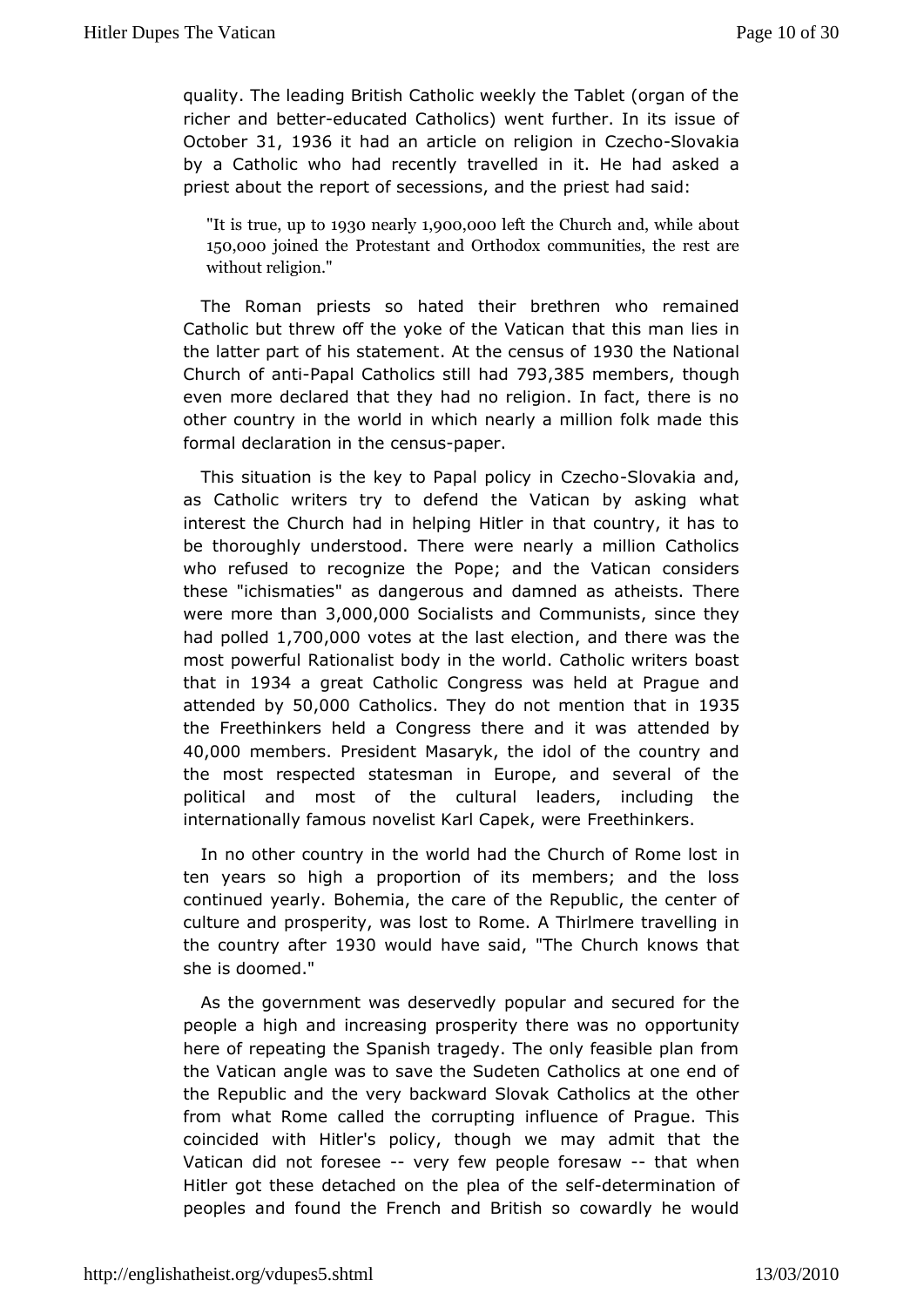grab the lot and hranaen aficent star onliming for his further advance. But we shall see Chhuath hwe as more active than ever in the second and greater grab.

Thisgeneral coincidence of the interests of the Vatican w those of the Nazis uppsorted by undisputed evidence of cooperation. The Catholic writer independent whom I have quoted admitted that the priest point tee berehdolongh in the Sudeten provinces the work was left ptroietshtes laity. The were less ready than those of Austria to be drawn into the spiderweb, especially when the Austrian Church began to suf like the GermanNabzutsm spread amongst the laity in virtue of skilful German propagandaocahde ader was found in the Catholic Henlein: the kind of pupCpeertmtahrast tirkeed to find -- a man of poor intelligence and greatlybelattered by recognized in Berlin and promised's high position in the Su provincewhen they were "liberated," Henlein and his colleagu assured the indowatholics that the Church had nothing to fear from Nazi rule. He hand that at from Hitler. In Germany, they said (quite falsely), Cardinalh&rouphrobeked the Nazi government by his attacks on it. They would not do that Sudetenland and would not be molested.

To the general public in to the montion the word Slovak meant little more than the name of a tribteheinw **Ablessinia**, question turned on the Sudeten provinces. To Hitler these onlythe pretext of intervention, and a pretext in regard to wh by promoting tule friction and getting Goebbels to represent th as resentment of a toylroandryy of the Czechs, he could make out something of a case. But shhei**a**rimagrroofw<sup>f</sup> fringe of German speaking towns, which lay outside Mtah  $\oplus$  in  $\odot$   $t$  ech Line," would not give him SIG vakhao, so the Czaenoth agitation the other end of the Republic, in Slovakia, was f more important. Thiosvewrawshelmingly the work of the Black International.

The core of Rtempublic was, as I said, Bolemia or Bohemia and Moravia, which worked taongotheached a high degree of culture and prosperity. The Czechs who eminwhearbeited able and vigorous as the urban populations of Germany, and fearint the Nazi wolf would sooner or later quarrel with the they had a fine aarmohyat Skoda one of the greatest armament making works in Europe. BuM obrawonand to the east, the country ran on to the Carpathian Mountaints, and from geographical conditions this large province remained backward. This thweasland of the Slovaks, and beyond it the country terminated in a sotablk mard mountainous area with a Ruthenian or Ukrainian population. The hCazeches one well to hand the latter to the Ukrainians and let Soviet  $R^{\parallel}$ civilize it as it had done with so many border provinces.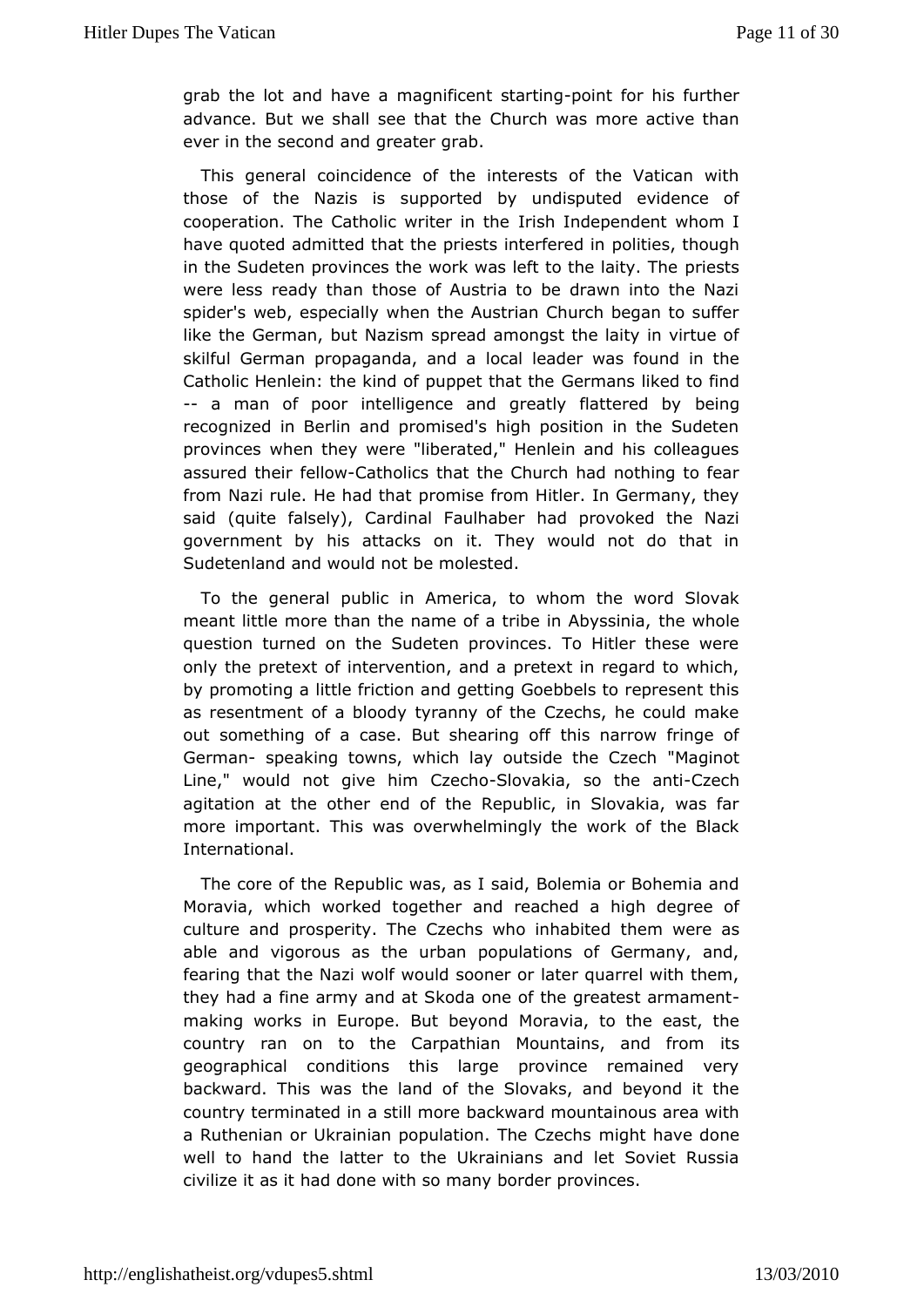Czechs, Slovakd, Ruthenians had declared themselves an independent republic **918** n when Austria collapsed, and Versailles had confirmed their position. tleamasoa lively  $div, e$  including  $000,000$  zechs  $0.00,000$   $S$ lovaks  $0.00,000$ Germanand more than a million Magyars and Ruthenians, but long as President Mhaesladrythe rein's a-molazpineGermany was friendly the republic made precognae kablets social and cultural achievements must be read elsewheorfe. In a land powerful minorities there are always men who thrust themse into theimelight by shrieking that the ancient culture of particular minoritovainsgen of perishing and they must demand autonomy. They are blind to thoson condition gresd of a world in which small national units only excitem bee coup whelm full neighbors.

The clash, however, only found exprmession mathee fights of politicians until the, Nazis took up the egrievances Sudeten Germans and the disintegration of the Church alarme Vatican.

The priests in Slovakia had long been associated with patriotic movement in that province. The parallel with the sit in Ireland afore it was granted Home Rule is close enough to enable anybody to undens Sandakia, however, the patriotic party was actually led by a pr $t$ elsinka, a take was directly associated with Pacelli's policy. It is oquate aboutss patriotic priests and the carefulness of the Vatican to a polit'sc when the most sensational event of 93t3nien year Czech Slovakiwaas that the Papal Nuncio was expelled for just such interference. Wepbadted the Slovak claims in a letter which was published on 1 & ulge us tween shall see later how the French in their own-idtsgesised, of coausrsae noble effort to secure peaptied to the summons of the Vatican to help it against the government Sbotv@keenchout the months of agitation wher the expulsion of the Nuncio for political reasons and the great Cademion astration that foll bene and the great Cademion is identified the Vatican pwiths to be trolled Slovak movement. In any case we are studying thte heachlian koffnternational and need not trouble always to detect the hRaom wax must rings the clerical puppets.

This clerical Slovak movement dedtonthe beutter ruin of Czech Solovakia. This was after Munich, and gow  $\ell$ unlaged not into the events which led up to that ignoble surrender. The 1938opened with a fair degree of tranquillity in the Republic.

There had breeandals and a serious split in the Sudeten body and the coalition govewas ewilling to make reasonable concessions to the Slovaks. They werbey reprovers antied in Prague, the Slovak Catholic party and the Slovak Centra The capital of the province, Bratislava, was a solid city shar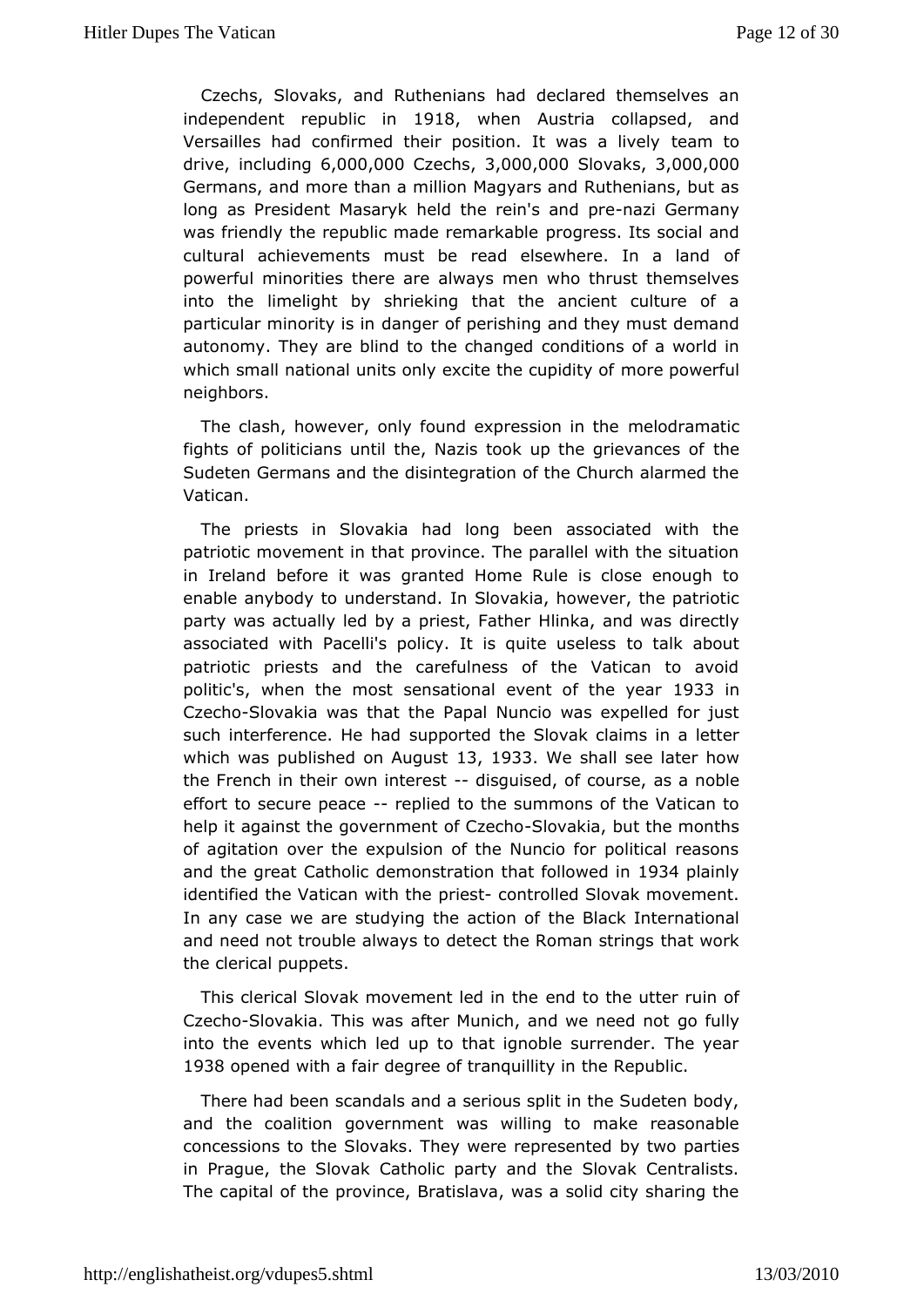culture Pofaque, and large numbers of its citizens were oppos to the political pamidstiseir hordes of ignorant peasants, and wildeyed mountaineers. An saentitademheent seemed possible, but this Suited neither the ahouls othoBserlorf those Vatican. Hitler in February began the series of violent attac the Czec&bovak government, then headed by Benes, which wer to prepare Gheerman people for the opening of his aggressive campaign.

He was swithin the framework of Mein Kampf, concerned only, he said, about the **condition an**'s outside as well as inside the Relicture wet $\theta$ ,000,000 the me said, living under oppression in Austria and the Sudeten provinces. We how he went on to annex Austria, and Benes easily proved there was poersecution of Germans in SI Cyzelcilao But Hitler's extraordinary stands to the Church and the cowardice of the democracies in tawkitmionualussttriikaing a blow most gravely confirmed him in his Cpzleamh to take Slovakia and broaden his base for a European war.

The SlovQkerical withdrew their support of Benes and began press for autonomytheanSoludeten Catholics again raised their clamorit was at this s(Magrech14) that France and Russia gave an assurance of assistance to the to begows rien case attacked. Great Britain gave no pledge. The French later sai they relied on the cooperation of Britain in virtue of their tre mutualdefence but this did not contemplate the eventuality France provoking eaman attack by going to the aid of a third power. The sound critiBirsimainofat this stage is that its statesmen could not shake themseltheesirfbelendofanti Socialist zeal and see that the Axis had opened a caree aggression combination 9 BrB of the British and French fleets and thærmies of France, Russia, ashlob Cazke ahmolight have spared the worldhothers of the great war. At all events the leading French paper, LenTheomopsed that the government had given the Czechs an assurance of R**luss**pianamp detshse told of a similar assurance from their side; an assurance unlike the French, they have always acknowledged and were ready tohonor.

Germany at the same date, the middle of May, made one of solemand nauseously hypocritical announcements to the world the effect that ino hadde signs on C-Seloc whan kia and only wanted justice for 0ton 0e, 000 ermanshollived in it.

A month later Henlein went to see Hitler imatGermany, and Carlsbad, on German soil, he formulated the demands of Sudetens. They, of course, grown remarkably larger since his interview with Hitleri, sbinst not the place to repeat in detail the course of events up to MundiachkesTthe ragedy was that occupation of the whole country whi**ch** nwears primat weed at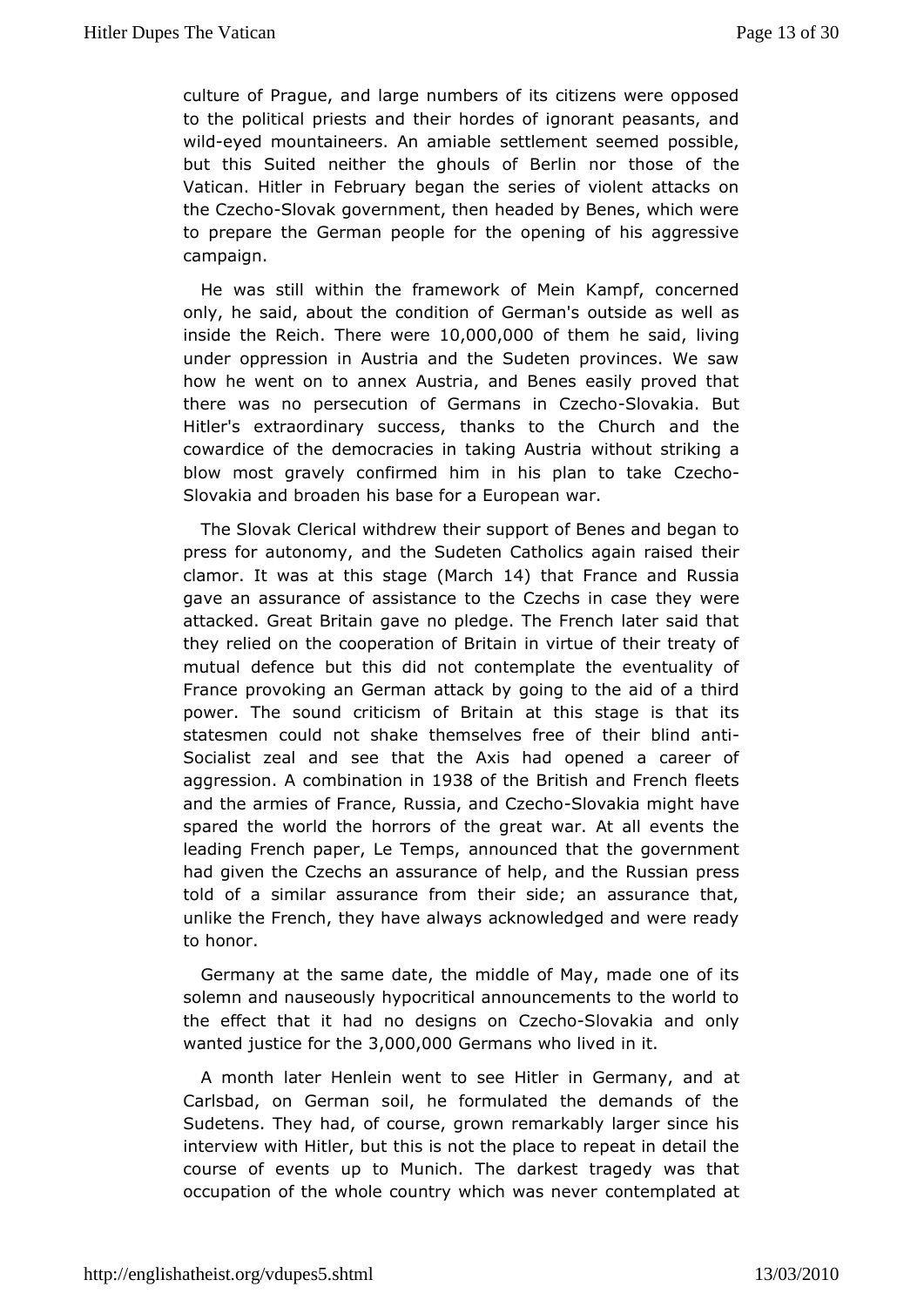Munich, and this is the tragedy for whind brightablack was plainly responsible.

Throughout the summer Bathedemands of the Sudeten Catholics grew. The Czech government maadfeteconcession concession, but Hitler did not want concessions. He wanted r and anexcuse to invade. When his troops began in the late summer to concentrated imedinang of C $\mathcal{Z}$ elowakia Britain sent Lord Runciman to find the cbansers moifs a. Runciman was one of those who held that any develop the amt was better an advance of Socialism and all that he did was to persuad Czechs talk nicely to the Nazi wolf and not think of provoki him. Mussolini hoe ulphe hdis gangstrieemd by publishing in his own paper in Italy an opten Riet to an which that apostle of peace probably took seriously. RHuencaismsaurretchat he knew from conversation with Hitler that he havchantoevieteonftion doing more than liberate the Sudeten 3,000,000 with Germanst was all part of the sordid plan, but there was still England, or in utlhing class, a belief that Mussolini was not as unscrupuloubliaber.

So Chamberlain went to Berchtesgaden and to Munich a draggedIngland into that policy of appeasement which will co the world in talculable number of billions of dollars and millions of lives, wasteer eccfious wealth, and a load of suffering under which the planet reelsbele ad capable of weeping I would have wept at one picture of that ig **Cole hebetihaen** stepping out of his plane at Croydon on his return from Munic face naively lit with a smile like thositrlow hao sto has own on an unexpected prize, he flourished a scrap of paper before crowd and explain and he had Hitler's signature to a promise to keep the agreement afrud thet menace the peace of Europe! The interests of the Conservative quarted had the fate of an Empire Should be entrusted to such had man and he plenipotentiary power at Munich. He had at least the grace t whenhe saw the sequel. The pious Halifax still represents Britishmpire.

Another picture comes to hand. A journalist who was preser Munich, William L. Shirer, has just published his impress (Berlin Diary)dederibes Hitler walking past him on that fatefu day:

"It wasvery curious walk indeed. In the first place it was v Daintyttle steps. In the second place every few steps he co should earvously, his left leg snapping up a he did so. I watched in closely as the back past us. The same nervous tic. He had u patches undeyebis He was in a blue funk. If Britain and Fran called his blumfif gthhte heave been -wanorw oAntidleast it would have been fought und teffer every t conditions. And amongst the show  $\epsilon$ congratulations to Chamm the slammiserable surrender was a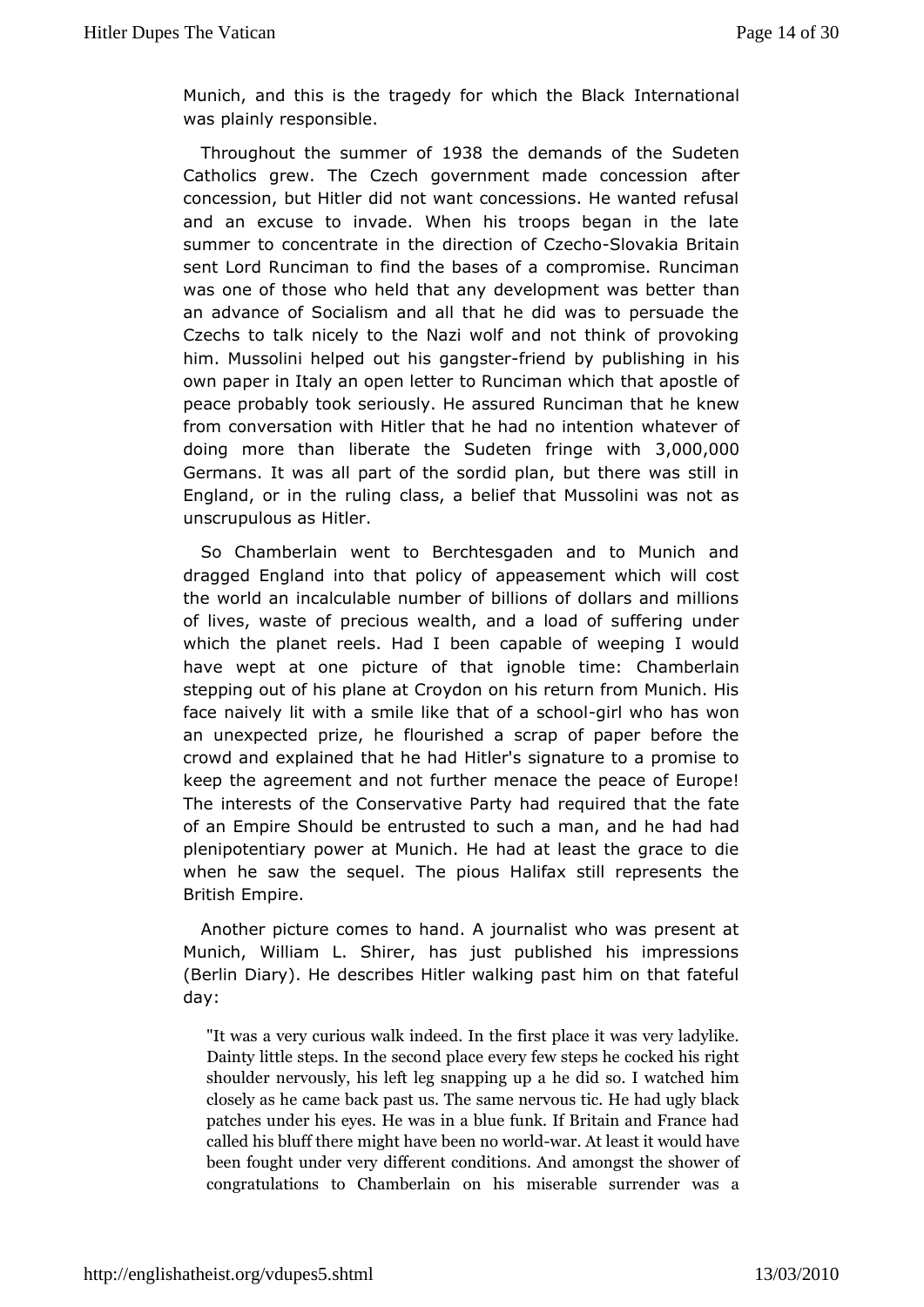telegram from Cardinal Hinsle'y the Cheethood ince anoth bishops and bishops of England."

## Chapter III

## THE MURDER OF CZECHOSLOVAKIA

The Muniagreement was that Germany was to have those towns and districts on t**o**te Creing Boovakia in which there was a German majority. -dieteersmeilniatioon peoples is an admirable principle, but in application it needs to be wat carefully.

If either priests or statesmen or, as in the case of Italy Germany, both demand a full birth rate of their people so that overcrowdedpopulation will ooze over the frontiers into neighboring countries and the until they become the majority, as Mexicans might in parts of State been so cauntothern Japanese in parts of the eastern, they have no right whatev either autonomy or special privileges. A member of Wilson's at Versailles is me how that statesman, baited and exhausted b the French, clinging decalhost solved flermination and dazed by, names of Hungarian, Bulgarianc. Pod ws hs about which he knew nothing, was dragged into the bluantole to the allowing. Ove-population, deliberately encouraged, was one of the ch pretexts-it was in this case no-tubraude by the -arch criminals reconcile their own people to the idea of aggressive war and to securseynhpeathy of muhdedaheded humanitarians of the George Lansbury typhebensadum ("space to live in") for the noble German people was nttilteectyme came when the mask could be abandoned and it was changed Grossraumhich practically means Empire.

Since this encouragement of the absirtth rate cond chief point-the first was the suppression ofglfoeid doamliom of authority on which the policy of the Vatican dointcided with of the Axis we shall have to consider it later. At this stage it itself upon our notice because it explains if when yo tabloat one totap opulation of CSZI cowakia was found in the relatively small area of thSeudeten provinces and another fifth in the very backward conditions of STIbova Cizaechs of the large and progressive central region were fulmhyodiner hince willitzhation and controlled their birth rate. It was theirst marlose perimonus that Hitler coveted, for he had now, ind seeitmone the inertia or western democracies, gone far beyond his original idea of u allpeoples of Germanic blood in a powerful empire and secu the Ukraine as ghaenary. He and Mussolini, who had lied to Runciman with all the glibng ps, op rionsed this immediately by cynically ignoring the Munich agChemberlamind and robbing Cze&hoovakia of its vital defensive resohuerces so that could take it over when the time was ripe.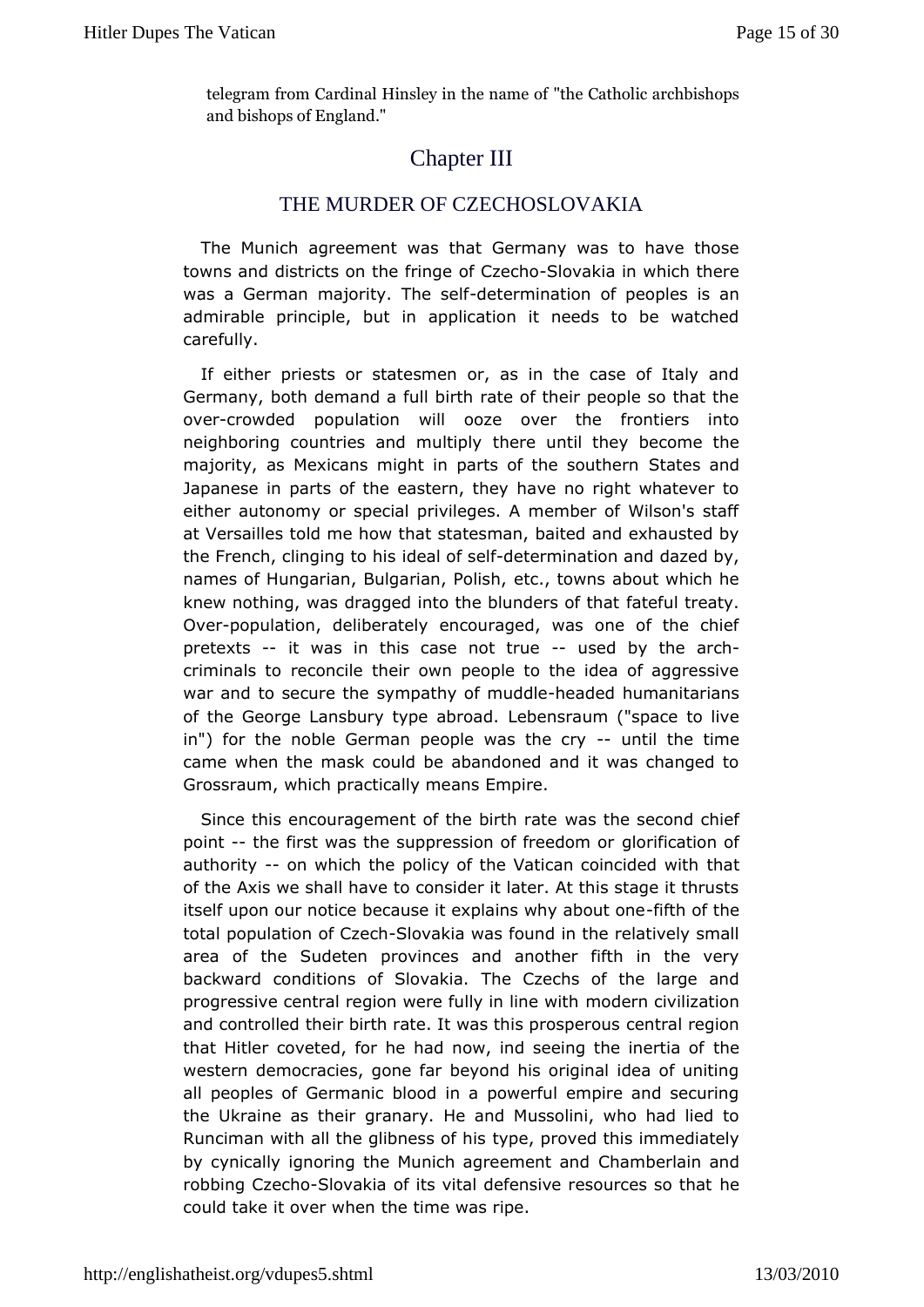The essential evils of remeder at Munich was that in practice it left to Hitler and Mussseoutlinei wohat parts of-Czecho Slovakia were to be handed over oppriheipslæc poef-dself determination. In theory this, and all questibles arising from sett

lement, were to be decided by representatives of the  $f_{\perp}$ powersQussia was, of course, ignored sae a altown which could not expessitt taot table with blood the detailed Nordics" and the descendants of the CaesaBsitain and and France further stultified themselves by agreeing to the uscKT he fou wredy that they had betrayed-SCave a high and, as it proved before long, the cause of civilization. Hitler's military draftsmen in in the erritory to be ceded the powerful fortifications and big and, as they Camamberlain still playing with his "Scrap of paper", robbed the countreyquoifpmitesnt,-fooirce, military resources, and chief industrial Gathopiris Psoland and Hungary seized their opportunity and, like dogs attacking mortally wounded deer, tore pieces out of the flanks of the distressed couwaithy, the cordial approval of their priests. One of the most sturdy democracuse be, with a large and splendidly equipped army, a great arseeargeelr, neasd taon cooperate with Russia, was disarmed.

But Hitler hesitated into to take over the helpless country. One of the foulest featurmeedcefrinthiims perialism as compared with its historical predecessors is mhoauth, who hide bout the tonic of war and its invincible legions, dienhig pour tilcally the last moment that it had any imperialist ambitions and cov every move it made with a ragged mantle of respectable pretensions manddacious pretexts of law and order.

In this (in Austria, AbyssSippiaain) anid had had the close cooperation of the Black International for the ewinnicar hal' professed to have the task of exposing all such immoral cond every part of the world. Hitler now found a still more useful the Blackternational.

Pacelli was crowned Pope 1 am M3a9 Tchis was said, the day on which the Jews were, with terrible loss and suff (which he ver condemned), expelled from Italy. It was also the day on which Hitlea Seemman plane to Slovakia to bring to Berlin the Slovak priest who Gyzescholovealkia to him for thirty pieces of silver.

One reads in builgetraphy of the new Pope by Ransom that during the week after his coacealtion as so beset with problems that he gave only three hours ntioghstle Noth avery the problems were we do not know, but the problem that was agitating the whole civilized world, the problem on the solut which theeace of the world depended in the opinion of all thoughtful men, was nothemeRansom devott@@pages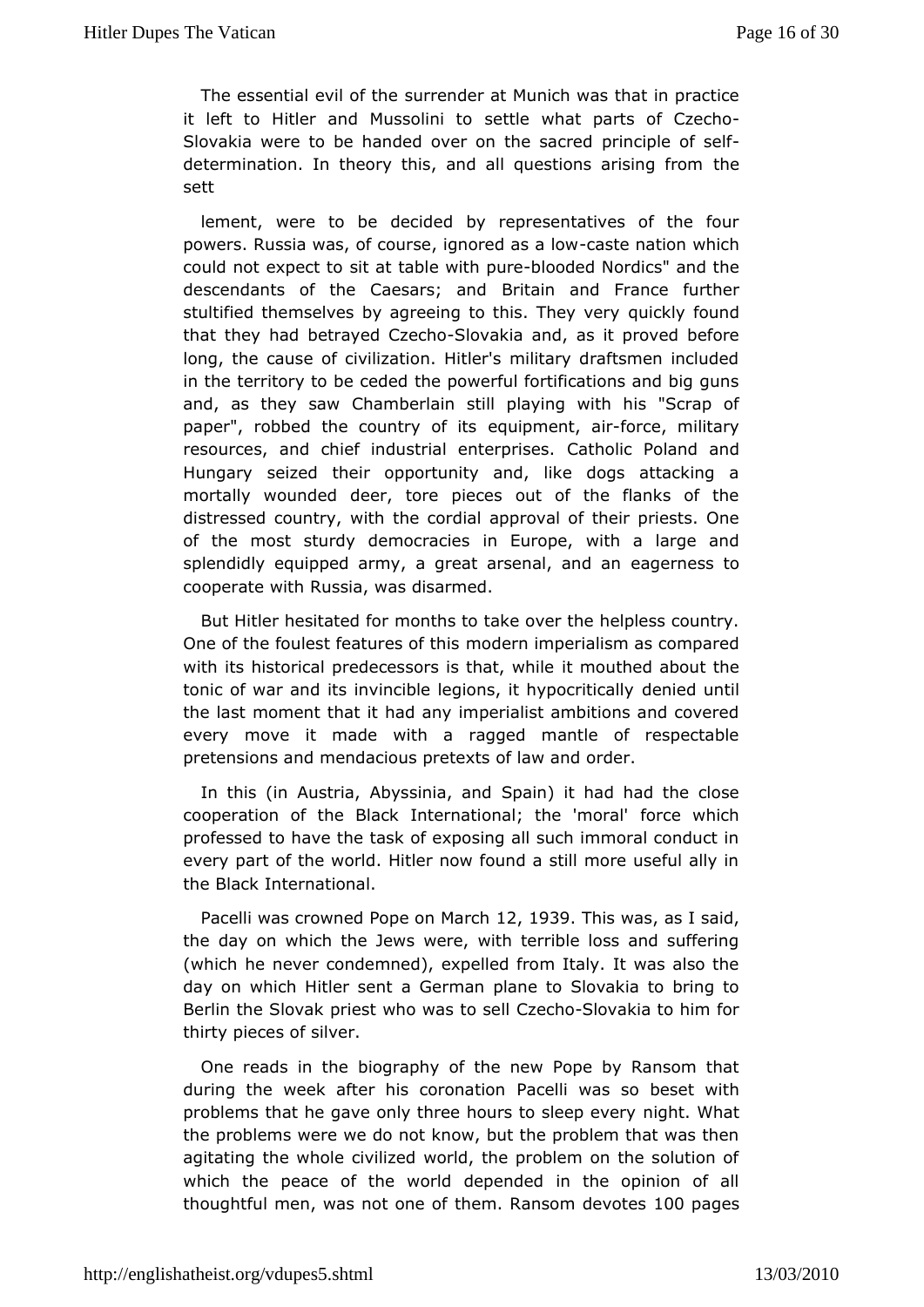of his little book to the work roburd ened Pope that year. but he never mentions-SCI aveakion, though a situpon the conduct of a priest, a prelate (or monsignore) of the Church, in a position of particular interest to the Vatican, that the crisismainly depended.

It, indeed, depended so vitally that three **Polacy**'s after the coronation statesmen concluded that a European war w inevitable. Sbækjan that intensive armament of his people for which the world iprofowndly grateful. - Bitithians since transpired began its ganization to meet a German attack, drafted the scheme of several-cm istigatewar ordered hundreds of thousands bootarcolarins for the ovications raids and vast hospital spice, and even began in a qu  $g$  entlemanly two a  $g$  reate a-innalustry.

Slovakia, with its almostprile stein daten population was, as I said, the weakness of  $t$ **8** bo Cazkecombination, and now that Bohemia had lost a third of its twined buish that and of its comaines, this poorer province had risen in importance Since Benes had had to fly for his life before the fury of H blight in large part a clerical--bhiaght fallen upon the unfortunate land. Hacbaehad ppointed President and he surrounded himself with priests **and the almoslic politican** emocracy was already deand Februatrow 1941 the New YoTrik mes quoted this passage from the leading  $\triangle$ zpech Catholic

"There is no Catholic in Europe who sweuthdes theold and stear to of democratic political disorder and who welwounled theat sincerel fall of economic Liberalism, which has beepe'dsenounced b Leading ideologist because it misuses the wfoewking people in capitalistic exploiters."

The Pope's leading idecAlmonetrist ainhad been engaged for twenty years in assuring the pu**ble motheat ithe institutions** and economic forms at which the writer meeetsy aime not accord with the teaching of the Church but had actually t inspiredaly the great moral theologians centuries ago. We w consider some time ad y elical of Pius XI, one of the first fruits of Pacelli's quidance, ton is which this catholic Fascism was based.

It is enough here that, though ptahses and phowe as written two years after the disdassethef change from inteeded Cultural order inspired by Masany B Sbegan in

Hacha and chosleagues at least realized that it was vital to keep the three nadiomaeInts of the StBaothemiMaloravia Slovakia, and Ruthetogether, athe priest, Father Hlinka who was the oracle and leader of the Caahodied.Slovaks, They wanted, in order to protect their faith from the decay wh suffered amongst the Czechs, some sort of autonomy or Ho Rule while remawnithin the national unity. But Hlinka, the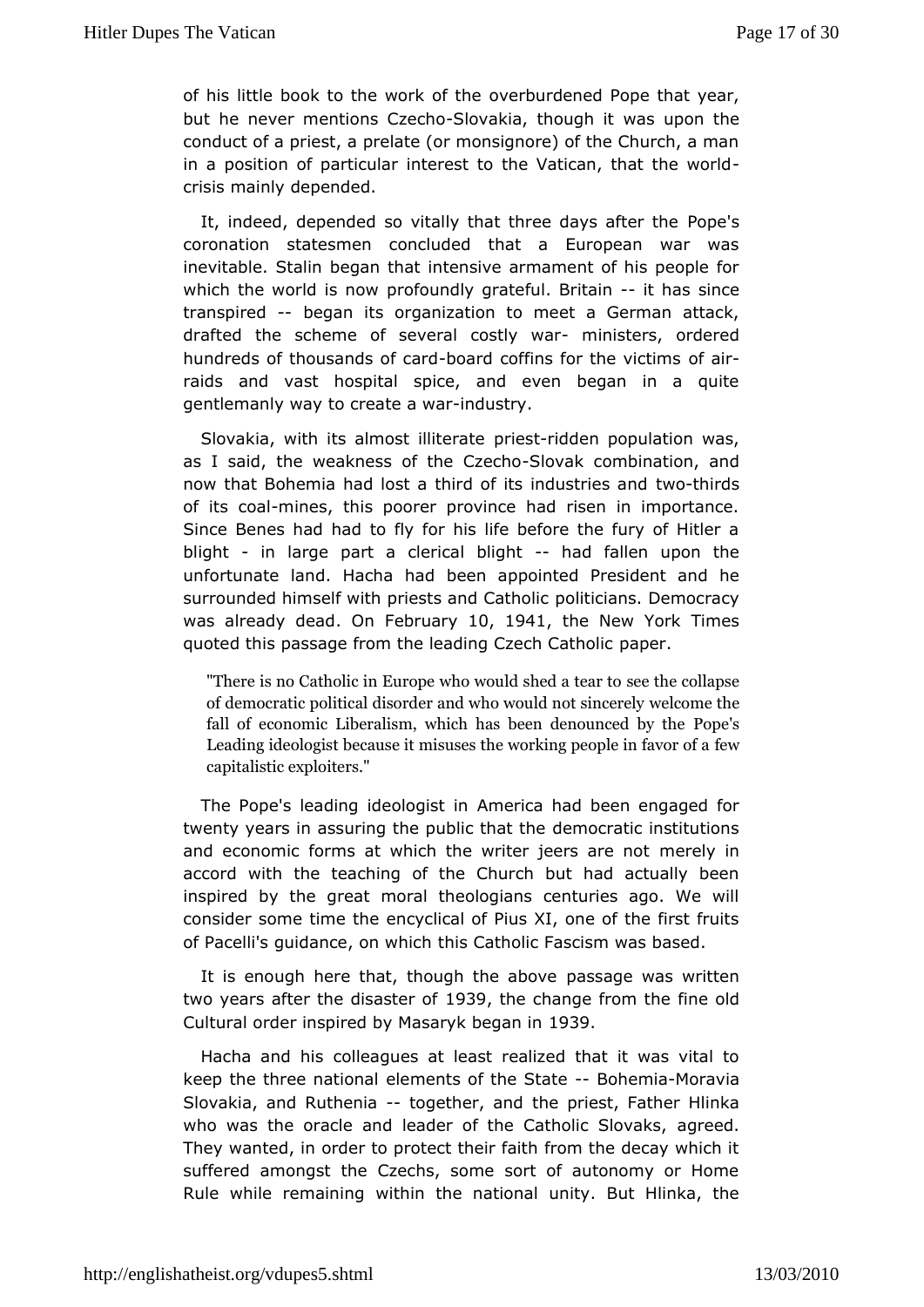mediocre kind of politicawhinchiesuch a country would producehough an honest dmeach in Aug (1938), urging his followers and his successor with his last breath to cling t union. This successor, Msgr.

 $T$ iszo, who becam-kenwwh in twerlobress in $939$  and 1940 was the second Quist hing Catholic Seyguart of Austria being the-firmstthe long line of Papalist traitors who have served the Axis during the last three years; and he w priest, in factomasignorea rank between a priest and a bishop in the Roman -Ghutch atholic layman whose action might be repudiated, when this was dheirBbdek"by International.

Tiszo was the son of a Slovak peabeen wah behand p by the Magyar bishop of the district and  $e\phi$  uice as the odd or the in Hungarian colleges. At that time, tinder-the old Aust Hungarian Empire, Slovakia was under the control of the Mag Whatever may the truth about his moCrathsolic parents made serious charges against comimection with a girls' college in which he taught folnead time tied himself very zealously with the interests of the Huthgarriyaon kse uwhaish rejected by the Slovaks He then became a patoivoakc and in time attached himself to Hlinka. The Czechs accused clericabicure at least he was far from - as cetinconic political duplamidyhe certainly duped Hlinka. He succeeded to the Slovak leadership and P beema erre of the autonomous province, and he proceeded to stir updematand géoous separation and independence. Hitler wanted a chioorder in Slovakia, the usual hypocritical pretext for taking it over. provided it.

Hitler knew that he was at last regarded wittmasuspicion and Russia, if not the western democracies, was very industric arming, but still had faith in their dread of war and their willingness to accept tany plausible excuse for his actions.

His agents got into to **T** $\dot{x}$  and the plot was concocted. Since the establishment of a Cartihroutiad I ygovernment at Prague Slovak grievances had relented. Tosyoofaised the independence and assured his followers that Hitler would pr Praguferom interfering with them. The news reached Prague, a Hacha deposed Tiemo the Premiership and dissolved his cabinet. Tiszo, as Premier, had at aken abserve the Constitution, but such oaths were always repremiinto by a skilful theololgiamas rumored that N5anch39 was fixed as the date of the declaration of Independence.

Prague stermely isted, and in the intense agitation of the country there was certaidly osdene. Tiszo appealed to Hitler and, as I said, a plane was sent too Govermangamhym There is an impartial summary of the events Cron**Ke** enspion real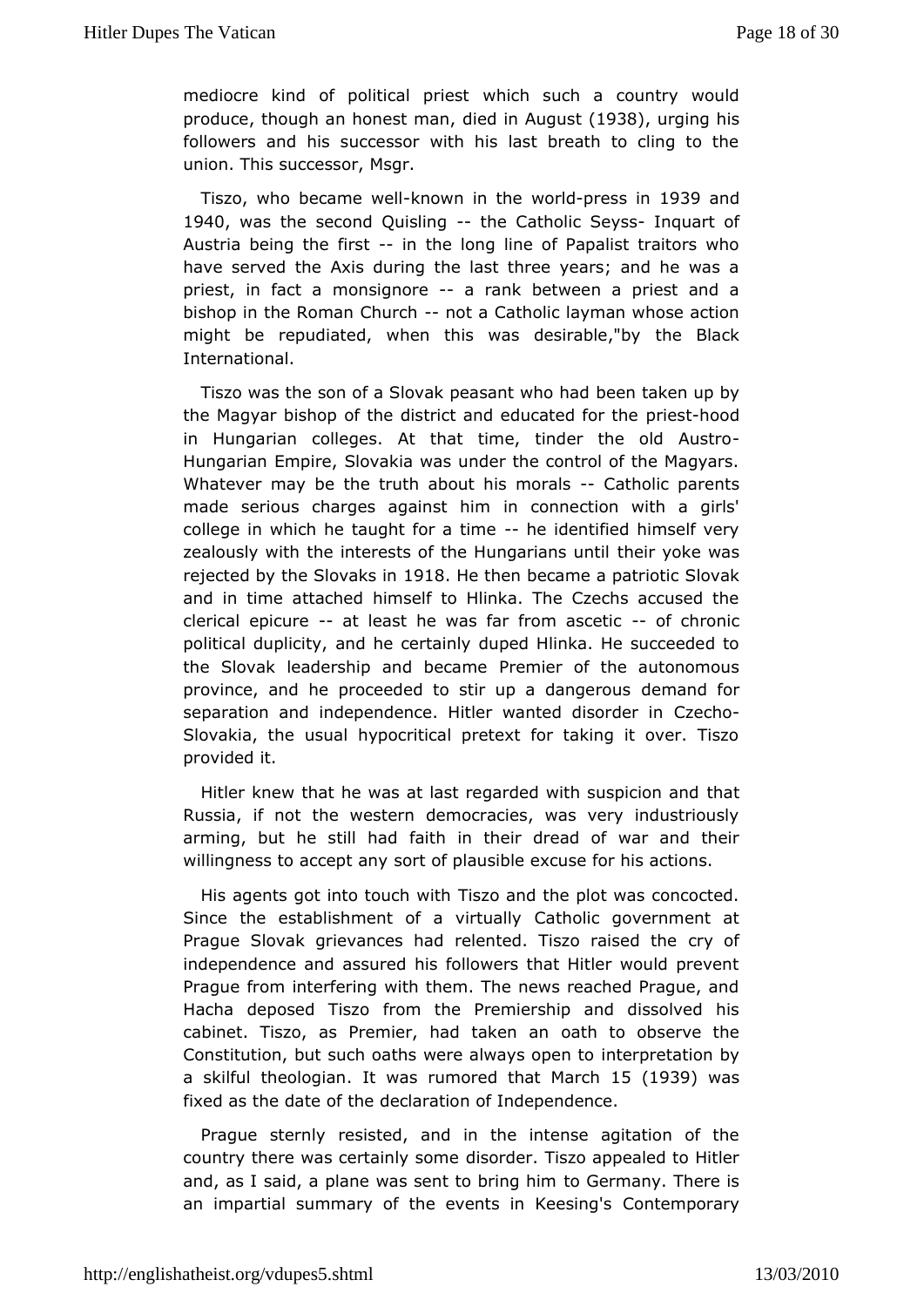Archive March 8) in which these details may S be expead Inquart, the Catholic model of the Quislings, is said to have sent in to heane to fetch Tiszo to Berlin, where he saw Hitler and Ribbentrop, while the controlled German press groaned with stories of outrages by the Czechwoou as put presently groan with charges against the Poles. Tiszo telBpehbined of home friends that Hitler promised to support them in a declaration independence, and the sordid story entered upon its last  $\mathsf{ch}\mathcal{E}$ The wolf begias complaints that the Czech lamb was muddying the water for him.

Hitlerwith that air of a Persian monarch which he had no developed, summoned Habetalintp and, with their usual felicity of coincidence, the Cathogic velrummgeant a nwhich was equally docile to Hitler and to the Popethelemanded tha Czechs should give up Ruthenia. Hacha was received with mi horrors Baetrlin at one in the morning, and four hours later (Ma 15) Hitler ordered roops to take over Bohemia and Moravia if Hacha did not sign awion whether dence of his country. He wouldhe said Hacha refusered the  $700$ bombing planes to raze the noble city of Prague to the groundgreed and y of treachery was over. With pathetic gloom the New York Tin announced the twilight of liberty in Central Europe." The worl press except the Iwahiah, exulted, expressed the gravest anxiety about the future and ihastiono about the Protectorates which Hitler made of the three olsdections of the Republic.

What did the Vatican think of it? The mu\$dwwadxfiaCzecho was a worse crime than the conquest of Spain or the annexati Austria. It was not a question of taking sides in a civil war extendinge German flag to a -Gpeemlaimg people. It was worse than greedsetizere of the wealth and resources of Czech Solovakia. Careful observears the ew fitst step in the enslavement of alien peoples in the servitchee of in Stermany, move in a European war. But the Pope said nothing . . . Yes, sure, he continued to tell the world that peace is a very bea desirabibing and war is hideous. How any Catholic of norm mentality can imagine the streaming of the Pope taught the world something which it did nobitd knootwv bwidly appreciate one cannot understand; still less how the same essage of Easter and Christmas was consistent with the summons to worlduring the rest of the year to make a bloody end of Social in Russia  $\Delta$  meckico. Was it necessary for the Pope to use the word "bloody"? No onsuggests any other meaning of his words.

To Roman Catholics I am a mpaniable, yond redemption, a writer whose corrupt gospel must not bethmeeptecs nsed in yet I have seen and denounced the drift of the world for the sixor seven years. The only moralist who has any place in mo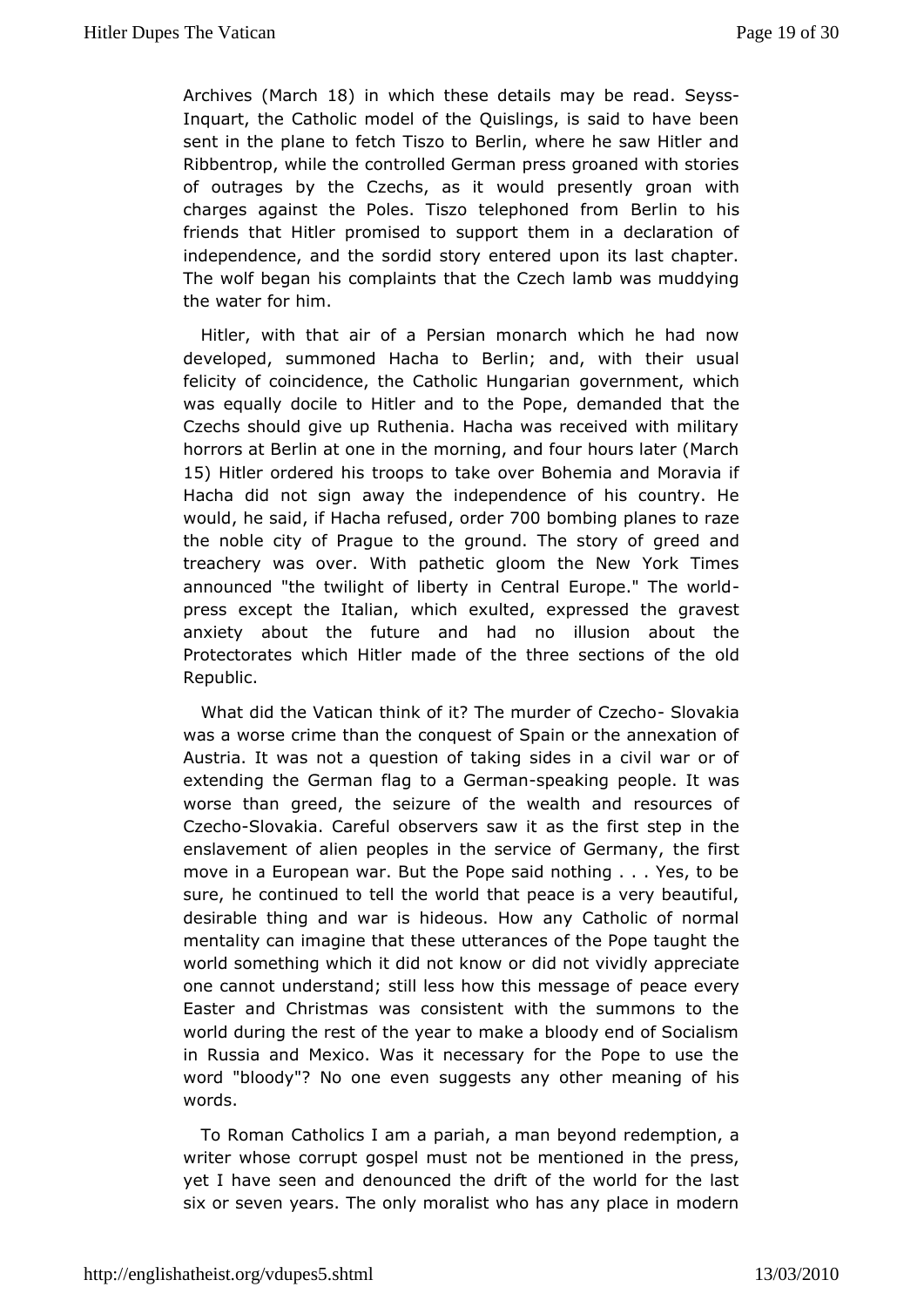life is the  $w$  apdoves not merely tell it that there is a law of justice and that posseious, but points out which actions are unjust or effectively threme and the nations. That is just what Pac $\mathbf e$ liluis has never done. Here exposured in a crime, the shadow of worse things to come, perpetrafiest invettore very of his pontificate and he was dumb. A body of Catholics mutt "the Pope of Peace" is on exactly the same psychological lev crowd dazis in the Sparast chanting "Heil Hitler" or of Fascists chan Mongsolini Solo": the psychological level of the performing dog.

Ought wto go further and say that the Pope did not condem what happened ziench Slovakia because he cooperated in it by instructions to the Ineternational of the Sudeten, provinces, Prague, and Slovakia? Itths some pooints which I leave open, and the reader must please himselman Beutoin ctohnemon sense let no Catholic suggest that the Pope was so busy happenings in C<sup>Sechakia</sup> were so remote and obscure, that little attenwias paid to them at the Vatican.

There was during the few years wheefore publication t rumor in London that the government defied the warnings of own Foreign Office. However that may be, there was no s friction afMaurnich. After the outbreak of war the Times had indication's every week tchfatplans begun to take shape immediately after Hitler and Mucsysnoibianlilyhavdolated their Munich agreement. There were plans of aneivatiaomd vast works; rich mansions and hotels, colleges in the country wer undecontract to take government departments when war brok out; a body of leapodinnegalists had a secret consultation with the government. But these thriologys waerle known. Any statesman who did not see spurts of blue flame and jets sulphurous smoke issuing from the pit after the gross violati the Muniagreement . . . But there was no such statesman. Di those things escapreottice of that wonderful intelligence service of the Vatican City aned the feagle ew Pope?

To say so would, in view of the terriblesspentehethat horizon, be ludicrous eve $\mathbf{s}$  idvestigation at the other side of the world. But the question's that a Soloweaknia Cwecho just of the ind that calls for ecclesiastical intervention. The Vatican has, besides ecrestariat of State, a number of "congregations", with large staffosr, resombolend to the departments (trade, education, etc.) of ordinary countries. these congregation's questions from all parts of the Catholic are not opley mitted.

They are encouraged, for the business helps to maintain Pope's vast revenue and the swarm of Italian clerical parasite fatten inRome. Some of them must have had a busy correspondence with Czecho -Slovakiasince1918, when the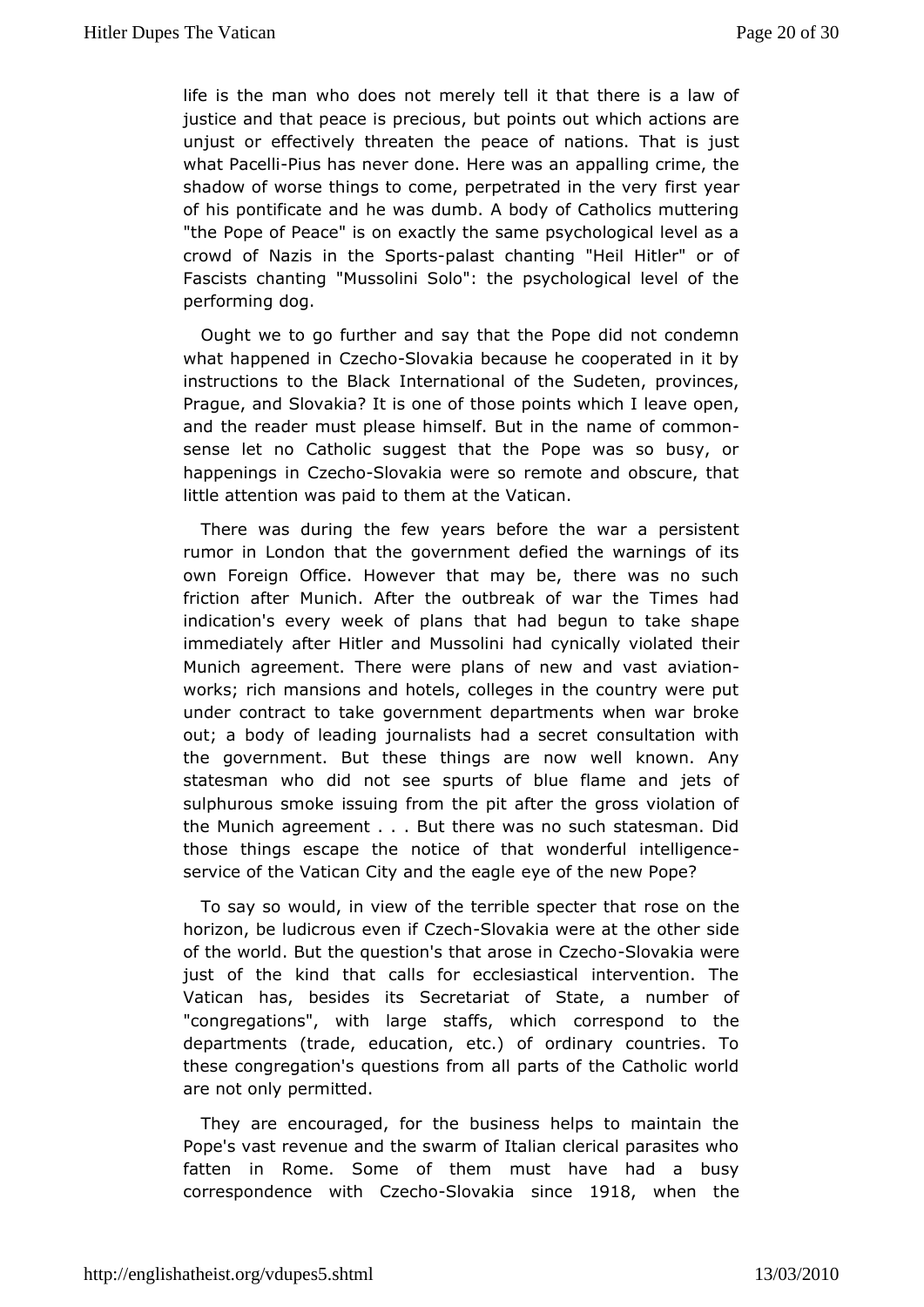reaction against Austrian tyranny and the tshoerunleawization of state started the disintegration of the Church. As I have sa lostat least a fourth of its members in ten years. But the paramount questions pweitecal, especially the question whether the solid Catholicism of the dSundeet  $\theta$  hosvaks should be saved from the influence appfaltheopowenthiment at Prague by securing autonomy or, in the last stage, separat will ted tesently how the Pope's Nuncio (ambassador) at Prag was expelled nextraordinary occurrence in a Catholic country --for publicly supportoply the demands of the Slovaks. Was Pacelli, a thorough student affaGiesmarkely to take little notice of these affairs which stop anew clays concerned the Secretariat of State?

Beyond question the Wasid amilowing the course of events with the closest attention, and itdixcaulous beto suppose such priests as Hlinka and Tiszo were **ac**toind comminue te their higher ecclesiastical authorities and through these with Vatican. The action of the Nuncio sufficiently proves this. day, when gheahearted Czechs are restored by the civilization which betrayed them ultheruth will be known. Meantime I venture upon this suggestion  $p$ ofii vaticta was uncertain on the question of the Sudeten Catholics ean by adsay is office Sinn Fein in Ireland, left the business to laymen. It was far clear whether it would be a gain or a loss to transfer a cou millio Catholics, who were entirely free to have their Catho institutions sachools under the Czechs, to Nazi control. It woul please Hitler, but what was the of his promises? In regard to Slovakia the policy was clear. mTahses doefnsignorant or illiterate or-bieterriate Catholicism must befrom teletecch culture and progress by autonomy or, when this coincided Hitler's policy, separation. But whatever one may think of speculation main fact does not share its uncertainty. The Blac International vitally Hielped in taking the final preparatory step for his crime agodingstion.

# Chapter IV

## WHY FRANCE BETRAYED THECZECHS

In one of his most important and most carefully prepar speeches, vast American as well as British and French publ listening on the radio diong the printed word next day (August 25, 1941, Churchill delibedætsed wibed in these words the relation of the French to the SC3z8echs in

"A French government deserted thebi**rokæitafpligaht**yedand word in that ally's hour of need."

Notecarefully that this was not an attack on the miserable gr of Cathowieaklings which was called the Vichy government. If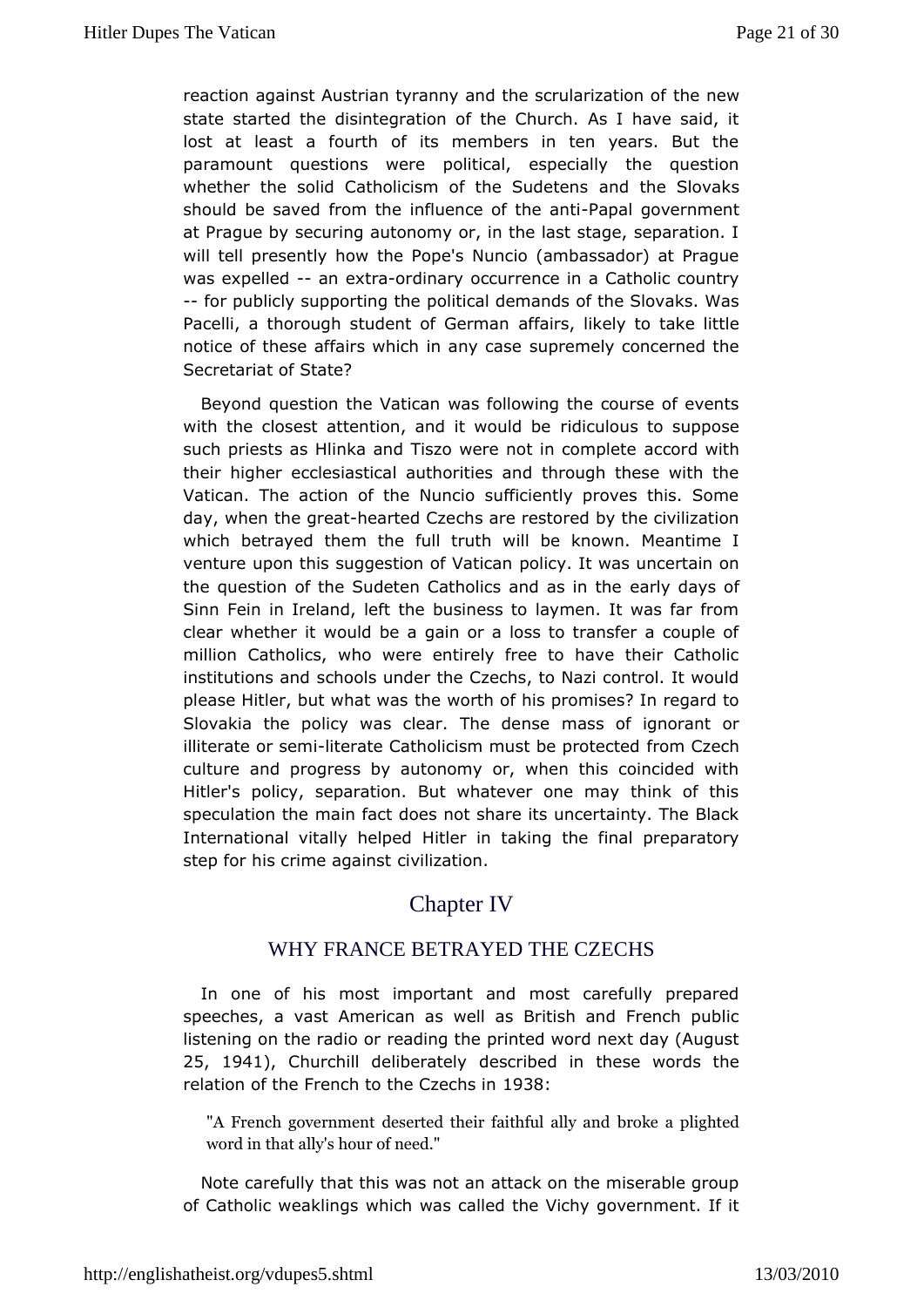were, we might allow of to a feeling and mon wheasis. But it was a cold and responsible S waltem bad difappened in the tragic days of Munich. At that time Britaiweand America cordial friends of France, and the betraval was softened with phrasesr even, since the whole world was still steeped i calumny against the Sopweinet civilization, excused on the ground that Russia could not bewtaus taesd in nwine, the truth comes out. France basely des white ?d its ally.

Military considerations lie outside my many fields of intere itcan safely be said that they afford no justification of the ac Francendeed now that we see the supreme French commander in their true light eassidden mediocrities who put the interest of their Church aboneethests of their nation and the dictates of honor we wonder if they sdirchinnothese military consideration1s93.86 in order to avoid an eafflieacnticvee with Russia which the Vatican, which sought an alliance with Ger against Russia, would bitterly resent. There is a fallacy in the thatevents have proved that and war at that time agains Germany would havelisastrous.

Neither France (always too selfish to tax iftesrelf sufficient adequate defense) nor Russia had the forces they would I develop, bout many also was far short of the power it would deploy 1094 1 after being pions ation for a year or two to enslave half of Europe. The Maginot commpeleweas and the Czechs had, to the great profit of the Frencha Sstieneila Truisnte, an army limited in numbers, but of superb quality, and a st ally in Russia. If Germany had turned the Maginot Line by inv Belgium the bitish Fleet would be added to the coalition. The prospect was more htapefun 939 and 940 or at any time until Russia was drawn in.

But can we uppose that France at any time of Obweard or sensitive to the wishcesumesmeds of the Vatican? It was one of the most irreligious countwies din on heat least it ran Britain close for that title. I have repea Cead hyolocal durissions that only about six or seven m42li@ @00o0@i@sople were in any real sense Catholics. All its statesmen were, and had for more than half a century, Freethinkers (except one Prote: and apafrtom artists and literary men, whose convictions are r conviction's im tachlectual sense, nearly all its cultural leade were skeptics,

Weshall study France more closely in a later book when we l to try twonderstand the monumental treachery of the Catholi military leaders, bupcanfit swmust be discussed here in order to complete the record of the haed **B** banc lofin ternational in preparing the world, whether it realized  $\phi$  in  $\phi$  ad rith owtas for the historic crime of the war. In an emaernhiteioncehda.pter I incidentahlow in 937 Pacelli wente will not say was sent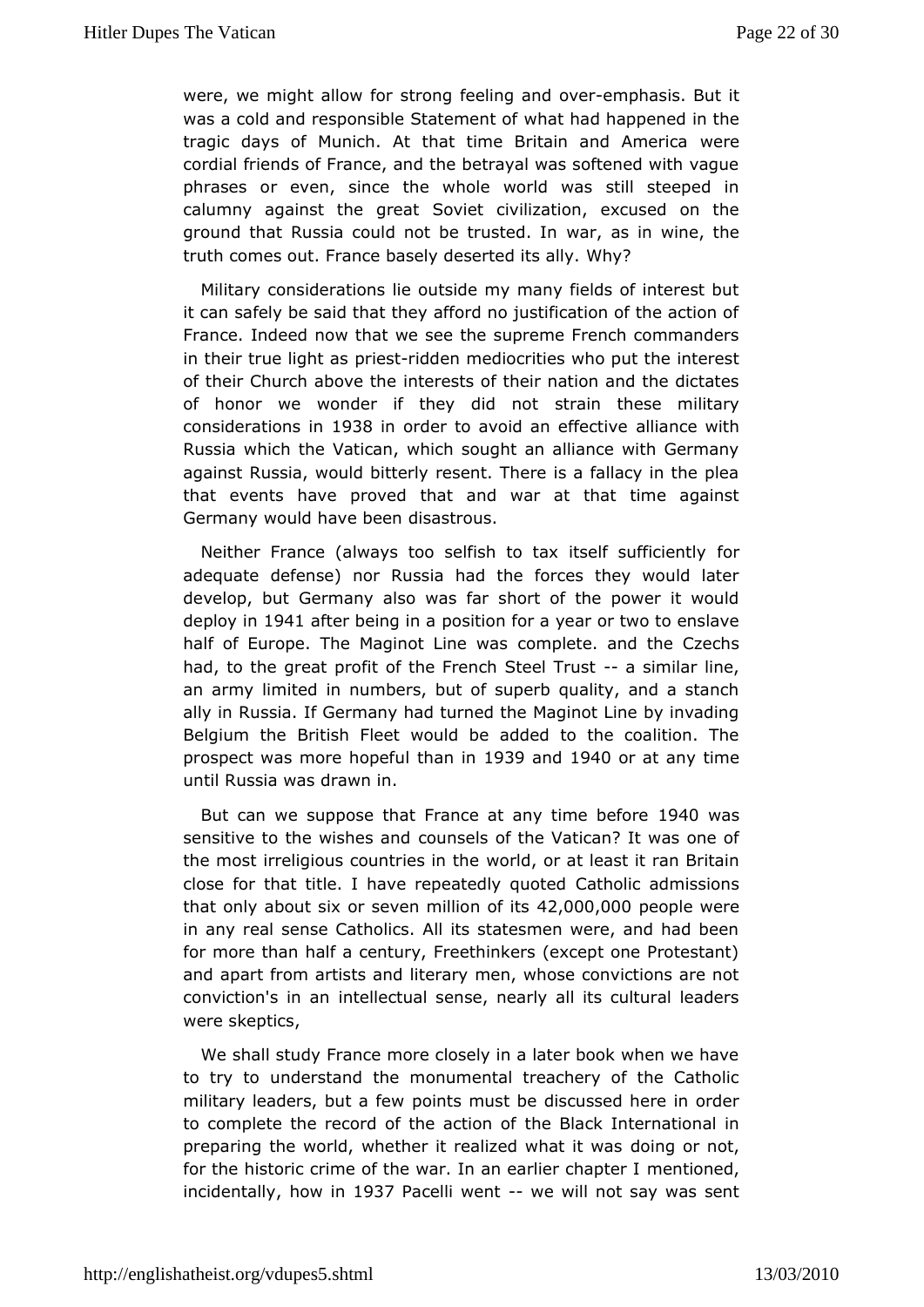for he made his own-ptoolievaris as the Pope's legate. This was the fitrismte the Papacy had sent a Legate to France sinc 1814All referebooks hadntinued to describe it as a Catholic country, as they do today thanud few fexplaining this very singular attitude of the Vatican twill restuut meto that latter. Pacelli, who hated democracy in general and Franc particular, was so very amiable and successful that on following NY exar's Day the gifts received by the Premier and the Minister of Financerebedthinkers, included Papal decorations.

Naturally this was mote to the beginning of pleasant relations, but I must give a very summary accoveunts aft this stage. The Thirty YeaWsar(say1884 to 1914 of France and Vahtecan ended in the trud@1@1918 when the close union of all parties Finance was demanded, and this led on to such amiab relations after thteh awtatrhe very powerful French Freethought Party was neveonstructed.

The new element was-LAblrsaance two solidly Catholic provinces which they had taken over from Germany. At first French tried taken the Church in them by applying their laws (secularization of smotabroids, etc.) to them but the Vatican inspired a resentment that abcorvered mibet. The true state of Alsaberan for years 1a91 & mwas nodescribed in the American and British press. It seethed with rebellions fee carefully fostered by its (in Alsace atspeezaskti)n @Gearmodan Germahearted priests. France, expecting a German war c revenge soone atcom, was scared and had to call in the aid of the Vatican; and from the gaint right Catholic communities of Alsacheoran, the clerical zeal sprometaledastocern France. There was, French Catholics admittecobnwershioonos, obut the mere fact of the annexation had raised the Church in Fr from a body  $5,0$  folo, 00to a body of  $\overline{a}$  to  $0.0,0$  and it was of the highpeosititical importance to be on good terms with the Vatican.

So therivolous folk of Paris saw strange things which had, t thought, been legated to ancient history; exchange of representatives at Paris and canoneization of Joan of Arc, a Papal Legate embracing their vleerayd sksptained Iso on.

In 1904 I had attended a huge International f Congress Freethinkers at Paris and had on Sunday walked in a process 200,000hile the whole city seemed to cheer us. Twenty yea later I attended anForeheethought Congress in Paris. No more than200 attended the largest maemedinings city did not take the slightest interest. A-mMiangiedeexwho bheaedh in the van of the a-orterical struggle 1890 to 1910 told me that for political reasons Freethought was dead and the Church very alive. I was anto otgether surprised. Two years earlier I had bee in Athens, in fact Binitish Legation there, when the Greek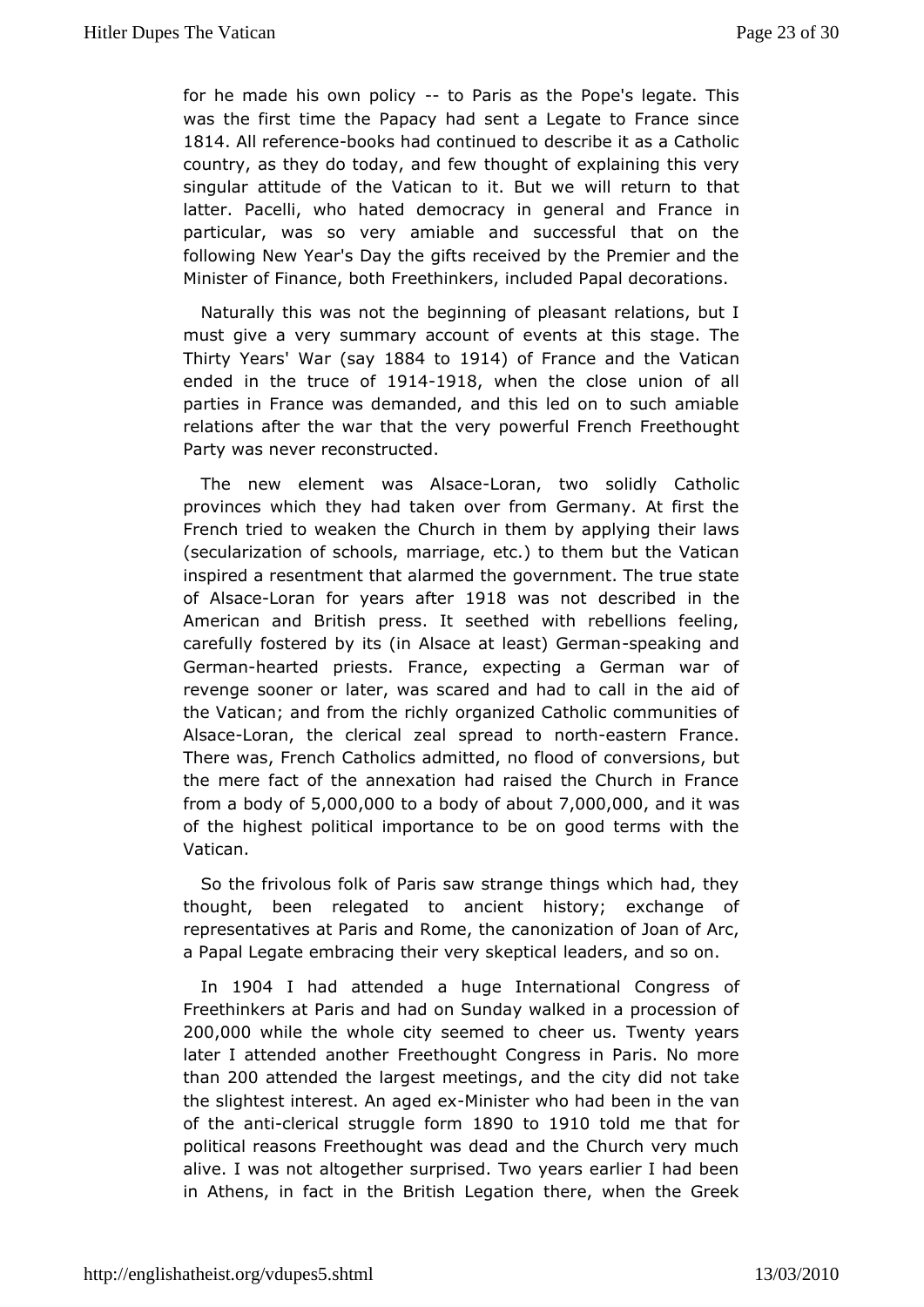foreign minister had come with the hearsible defeat of the Greeks by the Turks. The French had a becent oputilty of treachery of which the older France would have been incapat hadSupplied the Turks, the minister said, with guns, tanks, officers agathes tGreeks.

Here I need consider only how the new policy affected relations of France wit $\mathbf S$ IG zakhao. The government had with the supportthoef deputies from -Absaneand in face of the violent protests Radhoeals sent an ambassador to Rome and received a Nuncio at Paris R When the ere put in power in 1924 they tried to abolish this arrhamongthe meenctlergy defeated them again through the CathoAils adedepoutaines of

From that time the Pope's representative in Paris had considerable influence and there were frequent deals with Vatican. Trhowalist movement, which was gaining ground and was mainly Catholine, pwasedly checked by the Church at the request of the government. Fortime esfinge Napoleon French Catholic writers (royalists) made drastic, attacks on accusing it of traffic with the "blasphemous laicism" of the F government. The government had to pay for the Church's serv

One othe return services of the government concerned Czech Slovakian 1933 the Papal Nuncio at Prague was, as I said, expelled by the Czechs forindelite interference in publicly supporting the Slovak movement.

The Vaticraentorted by organizing a gorgeous festival at Pragu in honor of the eleveentemary of some medieval saint who was supposed to have in Crord stime on ity into the country, and the French were used to persaulaidess, theer Czechs, to take part and adjust the quarrel over the FNeuncchio Calriblenal Verdier was one of the most conspicuous efectuous is the

In 1936 the French signed their pact with Sowhat Russia Pacelli, who began this year to call repeatedly for war Bolshevism, thoauto phut it one can imagine, but we may defer that question. The Pact dreRw Francend CzSelowakia into an alliance which seemed toimbeoutansun hine the security of France and the peace of Europe of halte the feelings Church had to be disregarded. But in creating all the bitte that itould against Russia by a false representation that persecuted religion uthen added considerably to the confusion which distracted French fattmenthimenurgent need to increase its armament. French Communists reaxed and lasex poencet, and the royalists and Fascists derived new strength from disorder.

If we recall that the Church also had reprementatives of the fanatical loyalty in the highest military councils we begi understanhdat element of the pe1r99 i3d8 who fich concerns us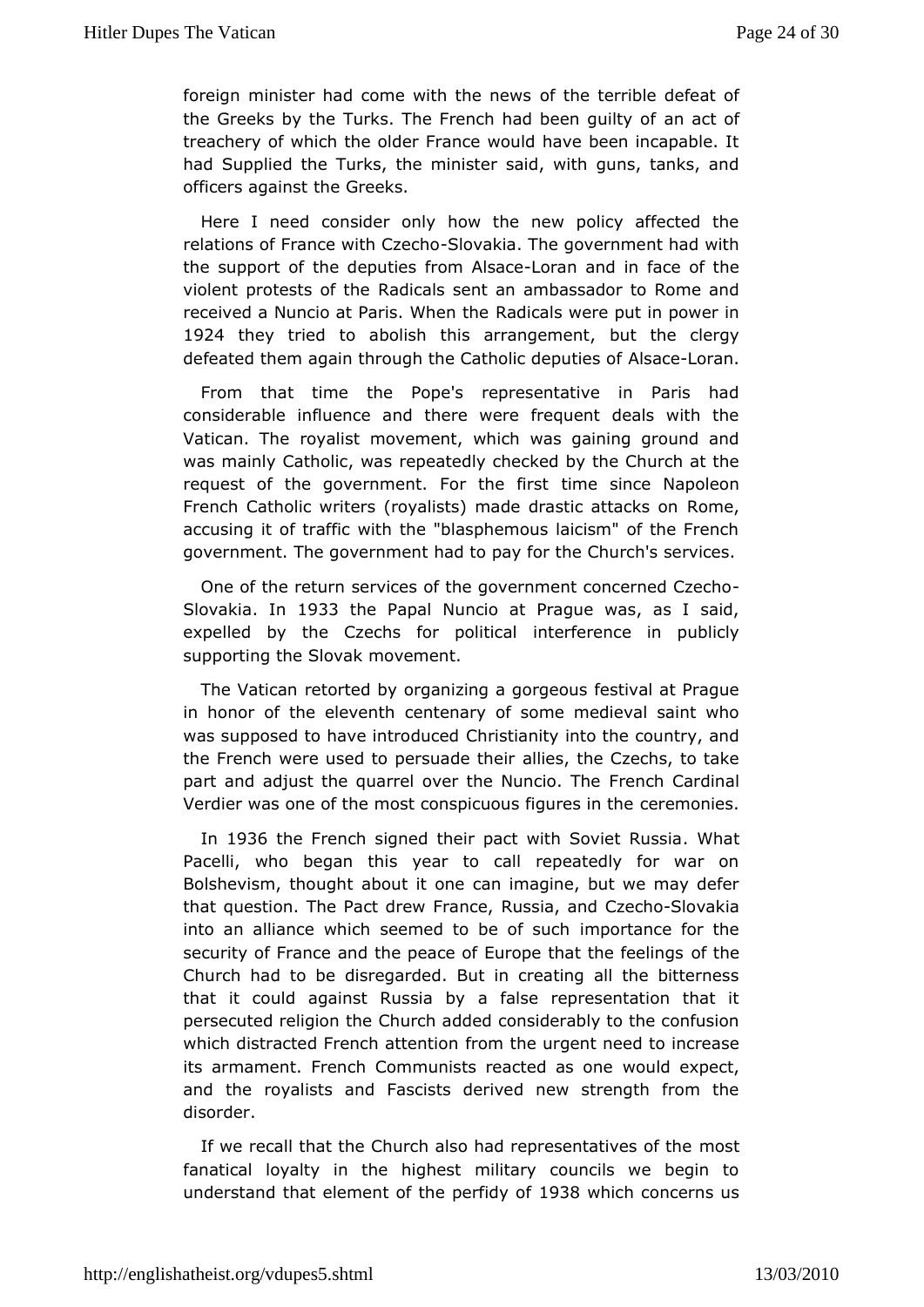here. France was mand bidemoralized during several years before the way, but we did not theatimagine at soldiers were convinced that lack of religion was ts hterorupholtes of all and that the authority of the Church must be reestablished a cost to the nation, even the sacrifice of that honor of which so proudhe final world93B when the Czechs called upon the French to redeemptedgre, was with the Catholic heads of the  $army$  and navy: Petain, Wey  $\Phi$  and  $\Phi$ 

Is it a mere coincidence that they refus Cextecto ofight for Slovakia, which the Vatican was not interested in protecting without any further large addition to their forces in the interv year, decided to fight for Poland, in which the Vatican w passionately interested  $\mathbf P$  acelli already the idea that a France so humiliated and weakened ptheastrit wooden old men could make it fall upon its knees once moimekendiquomitth be taly, Spain, and Portugal in a bloc or League of Weatholic powers? not know.

So the Czechs were sacrificed to the butchtenesy under whom suffer so appallingly today. The French complain that Britain notsupport them.

Britain was under no pledge to do so in athcommitingency of nature and had no army to speak of. But it would certainly been forciend by public opinion, and its fleet would have been powerful suppoBtitAsh author who had exceptional sources of information told me that twheeres hsitor sipped ready for war, as they had also been during the Germanin som deniann Spain, and groans and curses followed the news of appease fromLondon. We were, relatively to Germany's resources, hall better prepared 38than in 938 and the causie 98 n8 would have been far more inwspirentone aid of Russia was certain.

Msgr. Tiszo returned ftroemachiesry in Germany and took over the petty Protectorate of Slova ksihao.welde hniosw complete dependence on Rome and Berchtesgaden. In the sum of 1929he drenched Bratislava, where many still cherished secret the culture Cozfethins, with PacelBiossametwism and vilified the great me**masarok**.

When Hitler hypocritically entered ucpompactpewaithe Russia Tiszo again changed his tune. He sent his cousir representative Slovakia in Moscow and sent a telegram of congratulation to Stalisn xon he this birthday. Was he fully aware (as Stalin was) that the whole **Geerme and erachlone standing was** one of those tricks by which the invincibilo weegaloems; tried their opponents in advance?

He at all events strangled demot of cene down on the lines of the "great encyclical" of Pius XI. The Clautily 20 Tic  $1940$  said that the Vatica, nanR nacoluincing that blehae eyed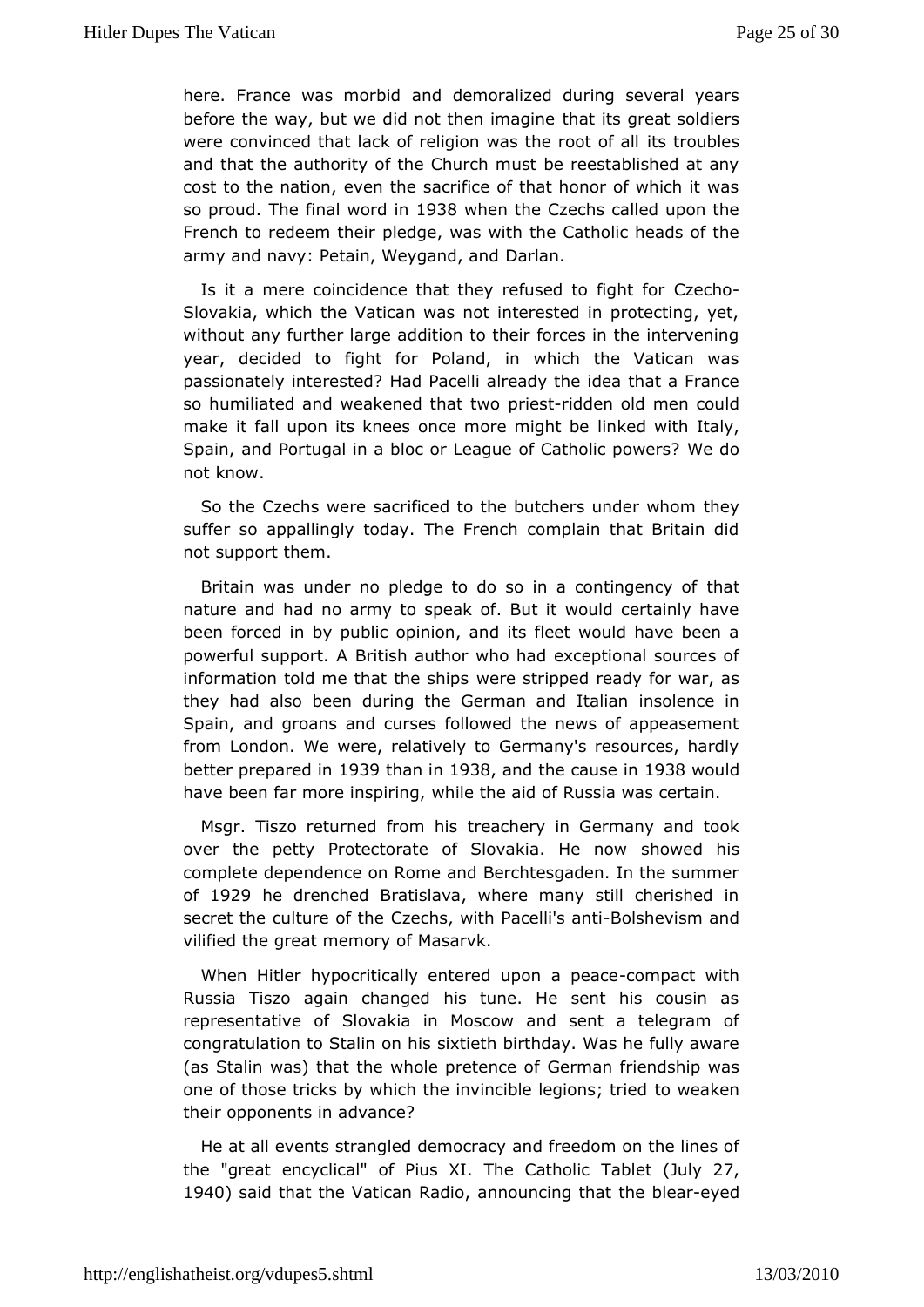Petain was going to "reconstruct France on a Christian basi suppressing liberty and sacrificing prosperity, added with jo Tiszo hadready done this in-Slovakioa. Another section of the earth won P factelli's grand plan of a league- of theocratic Fascist states swoer ntinguish Socialism. But in all these matters man proposes and HitleArlice adopsies is announced that Tiszo is under the frown of the Ibakseas and ditwill join the disillusioned band of Quislings (Hrenberth, Seyss etc.) who were to be lifted to power by the German giant.

## Chapter V

### ON THE EVE OF THE WORLDTRAGEDY

In theummer  $\phi$  038 between the tragedy of Munich and that of Prague. Pacelliow permetside at the Eucharistic Congress at Buda Pesth. He was housed rowall wo yin all castle, and the fleetess Admiral Horthy had long and coven rye csoardicants with himHungary is counted a Catholic cou6t4r. @ objecause its population is described as Catholic. It is Fascist, but as of Mussolini paled before that of Hitler, Horthy had linked fortune of tshteate he despotically controlled with that of Germany. German armies cound domanch ungary or use its stretch of the Danube whenever they neeesedne ounjust had treated at Versailles, and it looked to Hitleloaked had earlier to Mussolini, to recover for it a large and -Silah islice of Yugo It was another of Hitler's bloodless victories and, as he had sense notimoterfere with Hungary's Church or institution's, the Papacy was content. ohte whas re Catholic Fascist state for the grand alliance, and Sloven a was seady doomed in the eyes of thoughtful observers.

The yea1r939 thenopened with very grave anxiety in all democratic lands. What wouldfebeingheof the Black International outside those countries?

You have otmolyturn back a few years and compare its feeling at the time when, begimening 1930 Pacelli virtually took over the rule of the Church. CThuernchthoef Rome was disintegrating more rapidly than ever before.  $b\overline{\psi}$  he steady loss leakage unti9114 had been succeeded showebdy a catastrophic lobsest wore e5n0,000,00a0nd100,000,00m0 about ten years. Russia, the sporum ciep and the new corroding force, had made good and was preparing hteo wooffeld soomething which Rome had always declared impossiblezation eat built without the least religious inspiration, for no one que that the constructive class in Russia was entirely atheistic.  $\lambda$ anythint hat could justly be called persecution of religion t class had communits at the eism to some thing  $0,000$ people within its own fronttieens, owto millions in China and even French -Chhdiona and Siam, and crosPsaecdfitcheand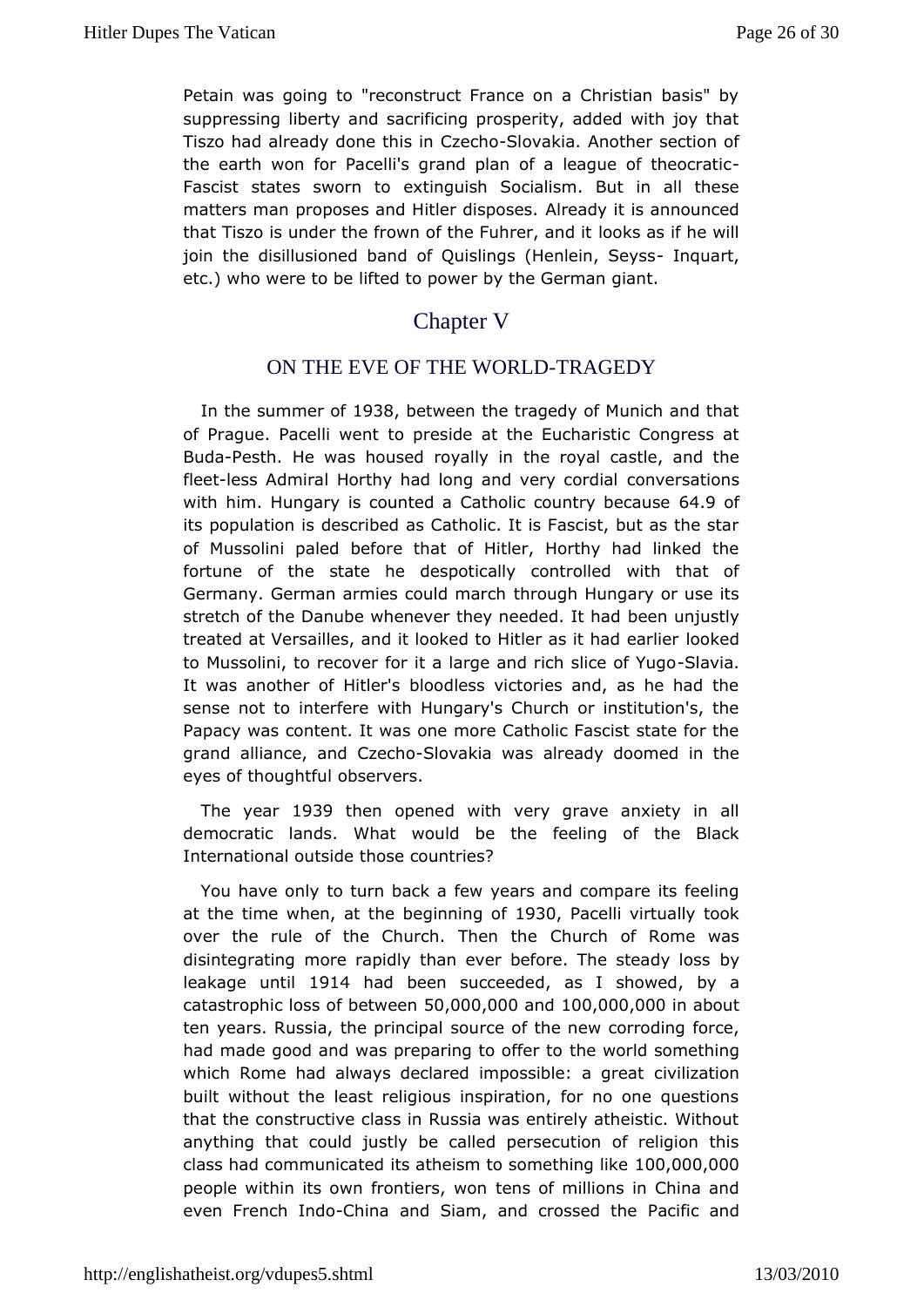devastated the Church from Mexico to Patagonia. The same influenchead pervaded Europe and had in Germany and the southern half of the cochetiaehed tens of millions of Catholic's from the Church. I have igainees and the evidence.

Such had been the situation and the  $\omega$  the  $\omega$  the  $\omega$ 1929In the ten years of's Ptaccreultie of office as Sceforetary State there had been a dramatic change. The triumphant spre Russian eligion had been completely arrested, and that count was isolated **by** eat wall of international hatred and slander. Italy and Spain werprastatiate at the feet of the priests.

We will not say that it motait the notwo pins to the Vatican whether the men who went to church and ilsderment those in Catholic schools once more were blessing or cursing the Chu their hearts as long as they obeyed, but we may certainly say it was regarded by the Black International as a magnificer triumph that the temislions of apostates dare not open their lips and that their childremawdeed owler to the priest. Italy and Spain were once more Catholic Portugaties and Hungary were in line, and, while Germany, resisting both th and blandishments, was still a very unsatisfactory ally, it h  $\frac{1}{1}$  leastdestroyed the So $\mathbf{C}$ icarhimstunist force that had made havoc in the ChurchroldearPtapalism of CzSelowakia was in the dust, and Francerwies derms with the Vatican.

The rot (liberation?) had been Ssotuotphpe Admemica, which presented an almost unbroken **compulsor front**, in and the Far East the alliance with Japan opened up a golden pro of aCatholic monopoly of missions fourtheodonthe earth over which theoflage Rising Sun was expected to wave.

That-again I am suus the marizing facts of which I have given full eviden-oweas the situatitohne is apring 1939 when Pacelli reaped his reward and became Pope; a GdthAorhican literature assures you that he piously hated limelight and deonlyto be an obscure parish priest moving amongst the obsc poor!

Ournewspapers have today "experts on religion" as "Church editors" just as htahvey political, financial, or international experts. These men never entlairgemont spectacular religious development since the Reformation. In a sin generation the Church of Rome lost and regatimierd at least one of itsmembers. These "experts on religion" would probably startled and incredulous told them that, though I have proved it line by line. They atrælktion og buosnysense about the Church in Russia or describing parochiquarie hsphs and

But why does not the Catholic journalist orthoirsator dilate or dramatic development? In the first place because he does not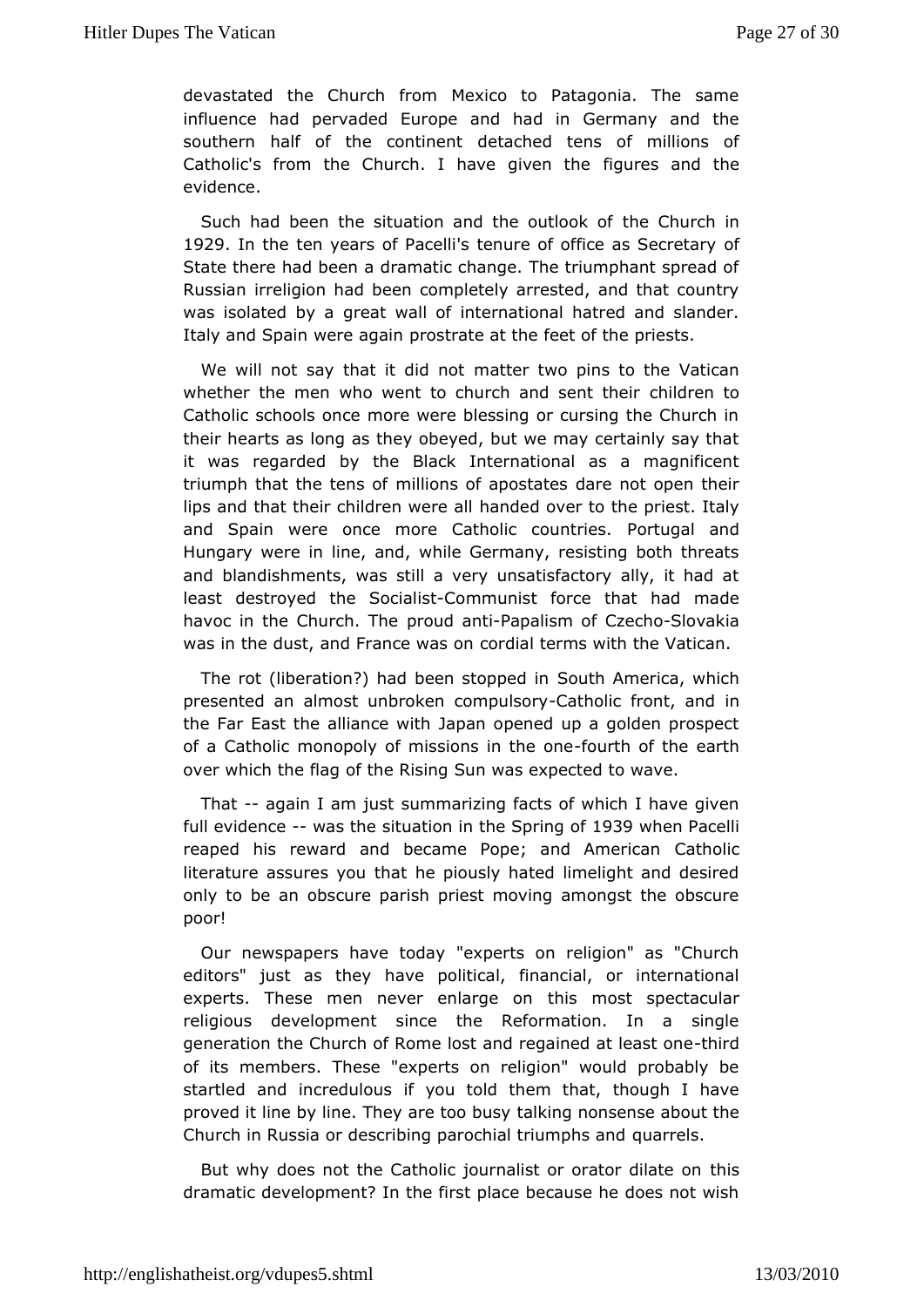to call thention to or acknowledge the Stupendous losses of Church from 19to1929 which he has always denied

He prefers the miracle owagging the dog; the theory that small minorities of wicked men psommeenhow sopeite of rich and formidable bodies of priests, all the conserva elements, and the overwhelming majority of the nation! T explains Mexico Sountch America, Vienna and Spain. Exact that is to say tru-tan finally sisal is rare in this field as decency is amongst Nazis or Fascists.

In theecond place, and chiefly, he very certainly does not w to draw attentiothetofact that whatever losses the Church sustained fricom 9to1929 occurred aim atmosphere of free discussion while the gains were won entireally dby coercion violence. That sounds like one of those generalizations v suppreses x ceptions and reserves for the sake of strength. It not. It is an accourate ealization of facts which we have now seen and it requires no quahiditeation The only apparent exception is Russia, but the Church ad tw a Ryosm semual als in that country so that its losses are a slendet to tellement in the and it was more Polish than Russian and entirely pledged, a shalsee, to the war against the Soviets, so that it suffered political groumd Mexico the losses preceded the application of the laws (passed long wheit charge) unished political activity on the part of the clergy and do not to make an to my general statement. But the great losses, the losmsid bioinsteim's of Germany, Italy, Austria, SpaislovCazkeiaho and South Americuaere the result of free discussion and the enlightenme of thepeople.

From 929 when Mussolini made his infamous compact with the Vatican, onward the area of free discussion has been ste reduced, and each country in which freedom and democracy have been replaced by the t $\overline{v}$  as a church has recovered ground. The only exception to tannist list Gsermany, not an exception in principle because, though the Church wa herein alliance with violence this was only because its offe alliance wapsurned. Let us understand clearly what happened We are not asked to bleate  $\forall \theta \in \mathcal{S}$  to  $\theta$  ,  $0.00$ ,  $0.000$  postates of Spain and Italy, for instance, have mboerce mC at thouchers in their conviction and aftencytiom osre than 1ton,e000,000 apostates under the Vichy government have.

They probably in themind wincurse the Church more bitterly than ever. But all organizations at using which criticized the Church and told people the truh history and the sits real aims were suppressed, and all children were reomipelled to religious lessons and breathe a Catholic atmosphere. The spr the revolt was thus drastically checked and the people we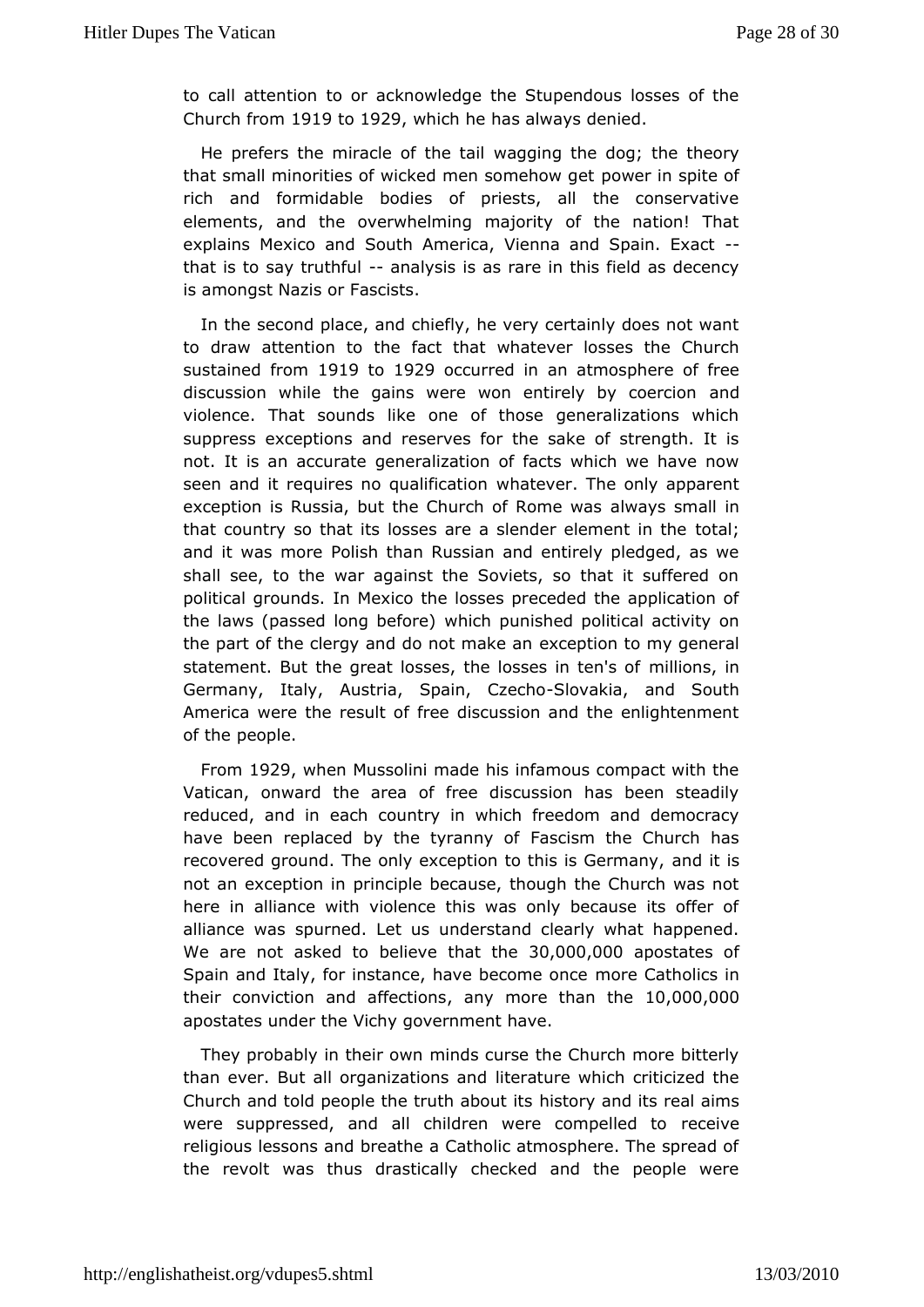treated as Catholics ubgined ts of Canon Law. The Church considered that it had reconvered its

This recovery by coercion had to be affected in every case alliance with the secular powers. The Church had never know other means ron aining lost masses except by alliance, for mutual profit, with tyra nino  $\psi$  ean the and it now found that, by an extraordinary piece of good foselume the secular powers which had formerly bludgeoned its seben safor it and to have lost forever the power to do so, recovered the use of whipand the firing squad. The Church's recovery in the last years does not amply enius in the person of its quide, Pacelli Pius. The reaction aCgominmsutnism began long before he became Secretary of State.

He had onlylinck the Church with the powers of darkness which gathered strength inahds thims ewas no new discovery of ecclesiastical statesmanship. That pirse oven dyining books I have given a good deal of historical inform robion. Without cannot fully understand the contemporary situation.

So the Black ernational pledged the Church to a policy of violence and tyranny, swmassethheisonly possible way in which it could recover the ground it the adelost one real miracle about the Church of Rome it is the nooy mlay conducted Catholic layman to his clergy. Very large frauthholdens of the are of the type that tells you that it "never reads the paper's am thinking of the men who read their daily and discuss contents just adoy. O They read one year of Italy passing under the combined rule of Fascinsem Cannuctrch and the violent suppression of all Socialist, Communiand Ranty contablest, literature that caters  $C$  ad holdings.

A few years liates South America, then Spain, then Austria, then CzechSdovakia. Durintoh easle years they are reading books or articles by Catholic write Asmethic aasts at etheir Church is the ideal champion of freedom and the eymocracy, and know that in these countries where Church and Fascist autho havecombined millionsey could easily find that it is tens of millions of men and women have been robbed of the kind of freedom they treasure mbousitiad dinto conformity with what they regard as false. They know the assimulably aver much the press and their priests conspire imppc concernate ntheof tens of thousands and the groans of torturedDmes in the jails. your Catholic friend really agree with his priest that this  $\mathsf{co}\square$ suppression of free discussion is necessary to quard the fait thatmillion's of sullen, relucthed artheodik driven into submission vboylence are a gain to it or to the World?

There is another feathuise oonf which I have as yet made no comment. The last ten years haven wit mond yed he appearance of a vast amount of tyranny, torture, and bloods